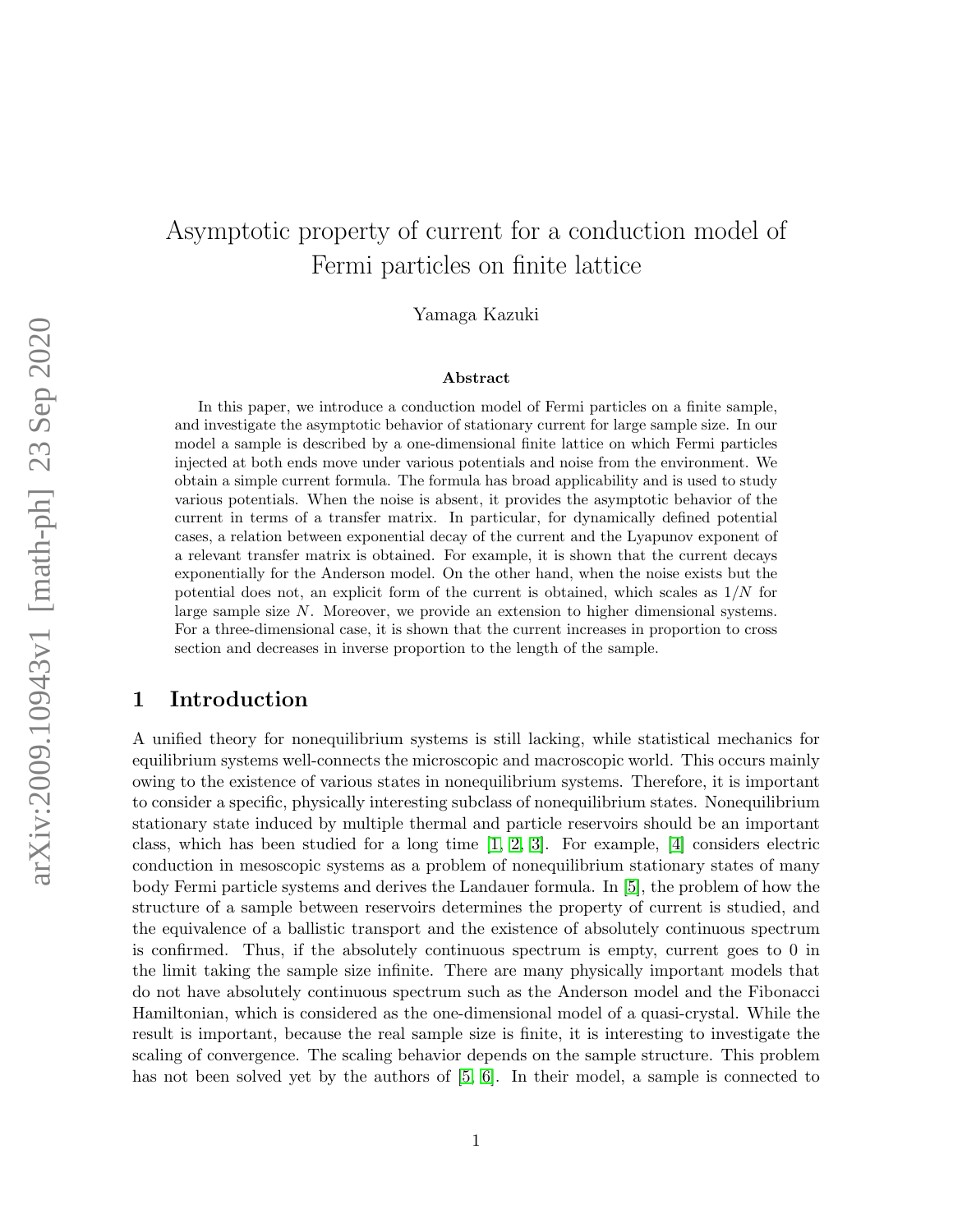infinitely extended reservoirs at its ends; thus mathematical tools such as operator algebra and scattering theory are used.

This study clarifies the problem of 'the scaling of the current' by introducing a simple finite dimensional conduction model. We focus on a sample described by a finite lattice on which many-body noninteracting Fermi particles are moving under various potentials and certain noise called dephasing noise from the environment. The exchange of particles between a sample and reservoirs is performed at the ends of the sample. See figure 1. This effect is described by a Lindblad-type generator. Because our model does not have an infinite part, the entire analysis is performed within linear algebra. The same model has already been studied in [\[7,](#page-26-0) [8\]](#page-26-1). The difference is that we solve the time evolution using the approach of [\[9\]](#page-26-2). The following simple current formula is obtained,

$$
\mathcal{J}_{\beta}(N)=4(\alpha_{in}^l\alpha_{out}^r-\alpha_{out}^l\alpha_{in}^r)\int_0^{\infty}\langle e_1,T_s(p_N)e_1\rangle ds
$$

where  $(\alpha_{in}^l \alpha_{out}^r - \alpha_{out}^l \alpha_{in}^r)$  is a term determined by the strength of interaction at the both ends, and the integral is related with a two-point function which can be evaluated rigorously in various models. This formula can be applied to a wide class, which allows various types of potentials. Based on this formula, we consider how the scaling of the current is determined by potentials and noise.



Figure 1: conduction model of Fermi particles on finite lattice

This paper is organized as follows. In section 2, we introduce a conduction model of Fermi particles on a one-dimensional lattice. By solving the time evolution of the two-point function, we show that it converges to a constant in the long time limit. In particular, as the current is described by a two-point function, we obtain a simple current formula described above. In section 3, we consider the asymptotic behavior of the current for large sample size, using the above formula. We first consider the noiseless case in subsection 3.1 and show that the current formula can be evaluated in terms of transfer matrix. This result shows that both our model and the model in [\[5\]](#page-25-4) give the same prediction for the asymptotic property of the current. In addition, in case of dynamically defined potential, such as the Anderson model and the Fibonacci Hamiltonian, the scaling of the asymptotic behavior is shown to be related with the Lyapunov exponent. In subsection 3.2, we introduce the noise called dephasing noise. We obtain an explicit form of the current if the potential is absent. The current decays scales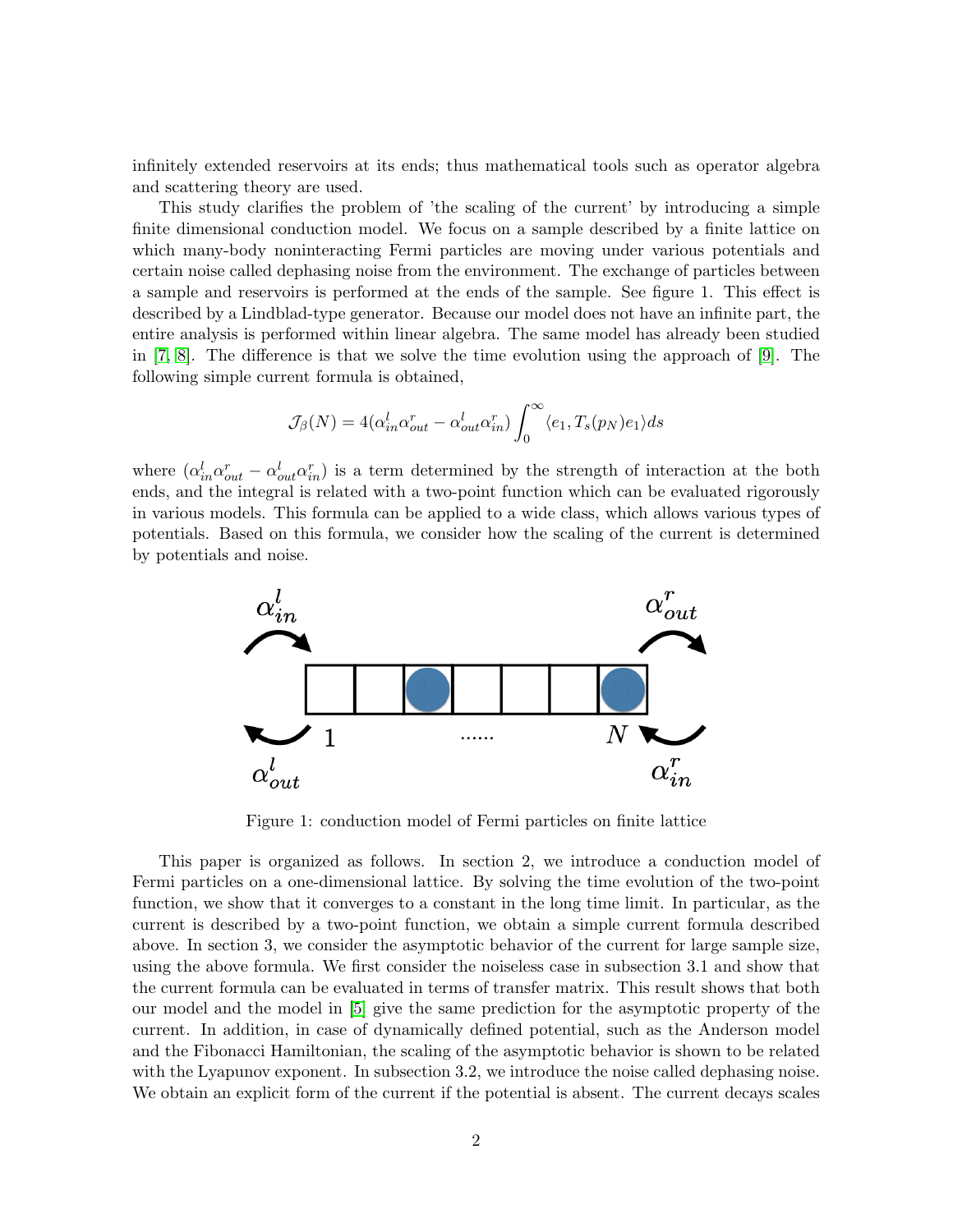as  $1/N$ . This result coincides with that of [\[8\]](#page-26-1), which takes a different approach from ours. The scaling of the current for general potentials is not obtained yet. But, it is shown that for strong noise the main term of current decays as  $1/N$ , and the current may increase by adding strong noise to random systems. Section 4 is devoted to the generalization to higher dimensional systems. The same formula as the one-dimensional system is obtained. If the noise exists and potential is absent, it is shown that the current increases in proportion to cross section and decreases in inverse proportion to the length of the sample. In the last section, we provide conclusions and discuss the related studies.

# 2 Conduction model of Fermi particles on a one-dimensional finite lattice

In this section, we introduce a conduction model of noninteracting Fermi particles on a onedimensional finite lattice. First we consider the dynamics of a two-point function and its long time limit (2.1). Then in 2.2, we focus on current and obtain a simple current formula (Theorem 2.2).

### 2.1 dynamics

Let us consider a many body system of Fermi particles moving under various potentials and noise on a one-dimensional finite lattice  $[1, N] \cap \mathbb{Z}$  ( $N \in \mathbb{N}$ ). The one-particle Hilbert space is  $\mathbb{C}^N$ . Denote its standard basis by  $\{e_n\}_{n=1}^N$ . The many body system is described by the creation and annihilation operators  $a^*(f), a(f)$ , where  $f \in \mathbb{C}^N$ . Let us write  $a_n^{\#}$  for  $a^{\#}(e_n)$ as usual  $(a^{\#}$  is  $a^*$  or a). These operators satisfy the following canonical anti-commutation relations:

$$
\{a_i^*, a_j\} = \delta_{ij}I, \quad \{a_i, a_j\} = 0,
$$

where  $\{A, B\} = AB + BA$ ,  $\delta_{ij}$  is the Kronecker delta and I is the identity operator on  $\mathbb{C}^N$ . In the sequel, we write shortly  $c \times I$  as  $c$  ( $c \in \mathbb{C}$ ). Suppose that the total Hamiltonian is

$$
H = \sum_{n=1}^{N-1} \left[ -(a_n^* a_{n+1} + a_{n+1}^* a_n) + v(n) a_n^* a_n \right],
$$

where  $v(\cdot)$  is a real-valued function called potential. Since we will consider the limit  $N \to \infty$ , potential  $v$  is given as a bounded function on  $\mathbb N$ . Let  $\mathcal A$  be the algebra generated by the creation and annihilation operators, and  $\theta: A \rightarrow A$  be a \*-automorphism determined by  $\theta(a_n^{\#}) = -a_n^{\#}.$ 

For real numbers  $\alpha_{in}^l,\alpha_{out}^r,\alpha_{out}^r,\beta$  greater than or equal to 0 (at least one of  $\alpha_{in}^l,\alpha_{out}^l,\alpha_{in}^r,\alpha_{out}^r$ is not 0), define a linear map  $L: \mathcal{A} \to \mathcal{A}$  as

$$
L(A) = i[H, A] +
$$
  
\n
$$
\alpha_{in}^{l}(2a_{1}\theta(A)a_{1}^{*} - \{a_{1}a_{1}^{*}, A\}) + \alpha_{out}^{l}(2a_{1}^{*}\theta(A)a_{1} - \{a_{1}^{*}a_{1}, A\})
$$
  
\n
$$
+ \alpha_{in}^{r}(2a_{N}\theta(A)a_{N}^{*} - \{a_{N}a_{N}^{*}, A\}) + \alpha_{out}^{r}(2a_{N}^{*}\theta(A)a_{N} - \{a_{N}^{*}a_{N}, A\})
$$
  
\n
$$
+ \beta \sum_{n=1}^{N} \left( a_{n}^{*}a_{n}Aa_{n}^{*}a_{n} - \frac{1}{2} \{a_{n}^{*}a_{n}, A\} \right).
$$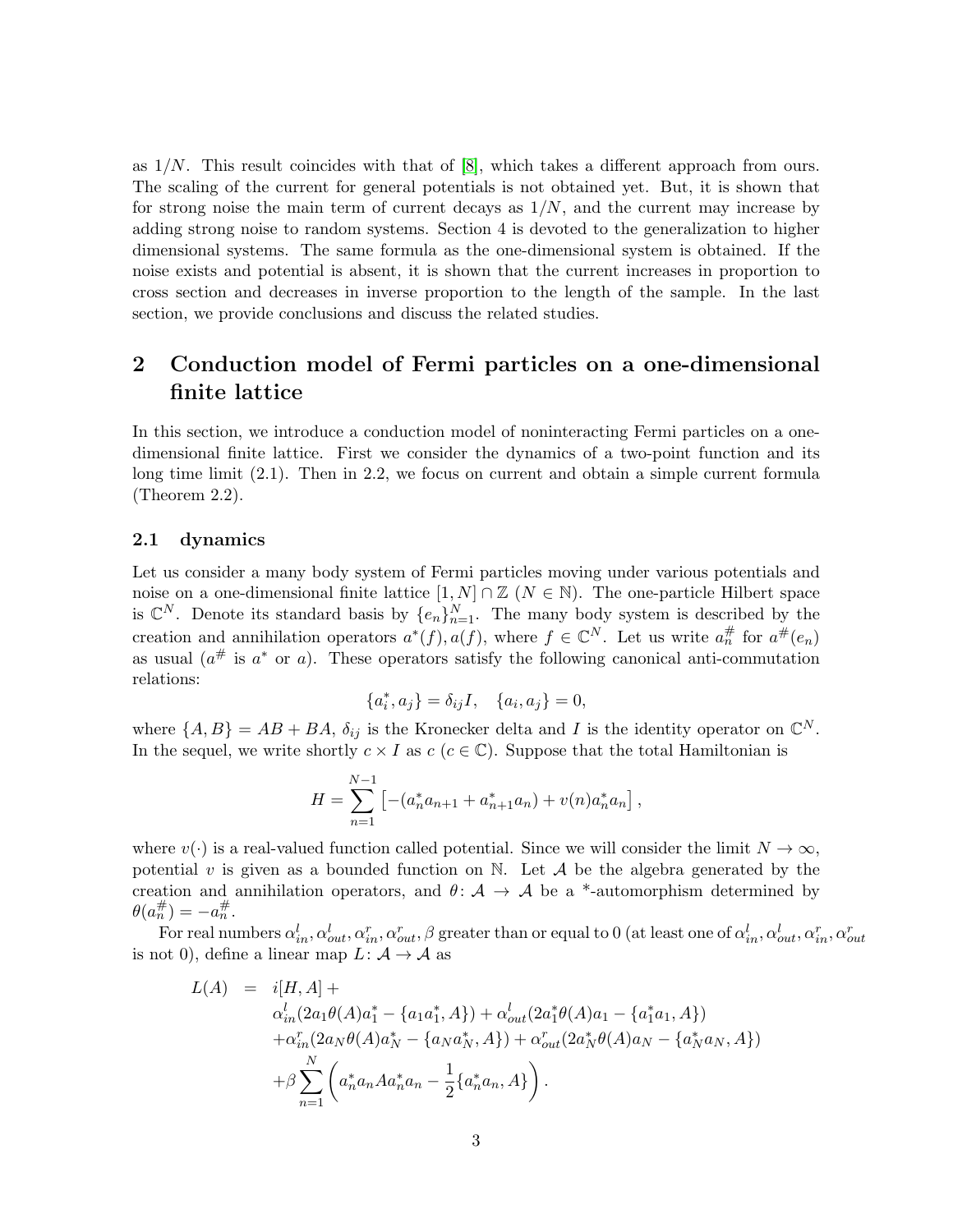Here,  $[H, A] = HA - AH$ .

It is obvious from the form of each term that  $L$  generates a Quantum Dynamical Semigroup  ${e^{tL}}_{t\geq0}$  on A [\[10\]](#page-26-3). That is,  $e^{tL}$  is a CP (completely positive) map preserving identity (state transformation) for every  $t \geq 0$ . The physical meaning of each term is as follows:

$$
i[H,A]
$$

This term represents the Hamiltonian dynamics of many particles moving independently by a one-particle Hamiltonian

$$
(h\psi)(n) = -\psi(n+1) - \psi(n-1) + v(n)\psi(n)
$$

 $(\psi(0) = \psi(N+1) = 0)$ . It operates as

$$
i[H, a^*(f)a(g)] = ia^*(hf)a(g) - ia^*(f)a(hg).
$$

The terms with coefficients  $\alpha_{in}^l, \alpha_{out}^l, \alpha_{in}^r, \alpha_{out}^r$ 

These terms represent the effects of adding a particle to site 1, removing from site 1, adding to site N and removing from site N, respectively. Put  $p_n = |e_n\rangle\langle e_n|$   $(n = 1, 2, \dots, N)$ , 1-rank projections corresponding to the basis  $\{e_n\}_{n=1}^N$ , then these terms operate as

$$
2a_1\theta(a(f)a^*(g))a_1^* - \{a_1a_1^*, a(f)a^*(g)\} = -a(p_1f)a^*(g) - a(f)a^*(p_1g),
$$
  

$$
2a_1^*\theta(a^*(f)a(g))a_1 - \{a_1^*a_1, a^*(f)a(g)\} = -a^*(p_1f)a(g) - a^*(f)a(p_1g)
$$

(replace  $p_1$  by  $p_N$  in the case of N). The dynamics generated by these terms and  $i[H, A]$  is a special case of those in [\[7,](#page-26-0) [9\]](#page-26-2).

The term with coefficient  $\beta$  (dephasing noise)

This term represents noise from the environment called dephasing noise. Dephasing noise preserves the number of particles and destroys the coherence. Let us check this property. Denote

$$
D_n(A) = 2a_n^* a_n A a_n^* a_n - \{a_n^* a_n, A\}
$$

 $(n = 1, 2, \dots, N)$ , then since  $D_n$  commutes with each other, we have

$$
e^{t\sum_{n=1}^N D_n} = \prod_{n=1}^N e^{tD_n}.
$$

Easy calculation shows that

$$
D_n(a_i^* a_j) = \begin{cases} 0 & (i = j = n, i, j \neq n) \\ -a_i^* a_j & \text{(otherwise)}, \end{cases}
$$
\n
$$
e^{tD_n}(a_i^* a_j) = \begin{cases} a_i^* a_j & (i = j = n, i, j \neq n) \\ e^{-t} a_i^* a_j & \text{(otherwise)}. \end{cases}
$$

Recall that for every state  $\omega$  on  $\mathcal{A}$ , its two-point function is described by a positive operator on  $\mathbb{C}^N$ : there is an operator  $R: \mathbb{C}^N \to \mathbb{C}^N$  such that  $0 \leq R \leq I$  and

$$
\omega(a_i^* a_j) = \langle e_j, Re_i \rangle.
$$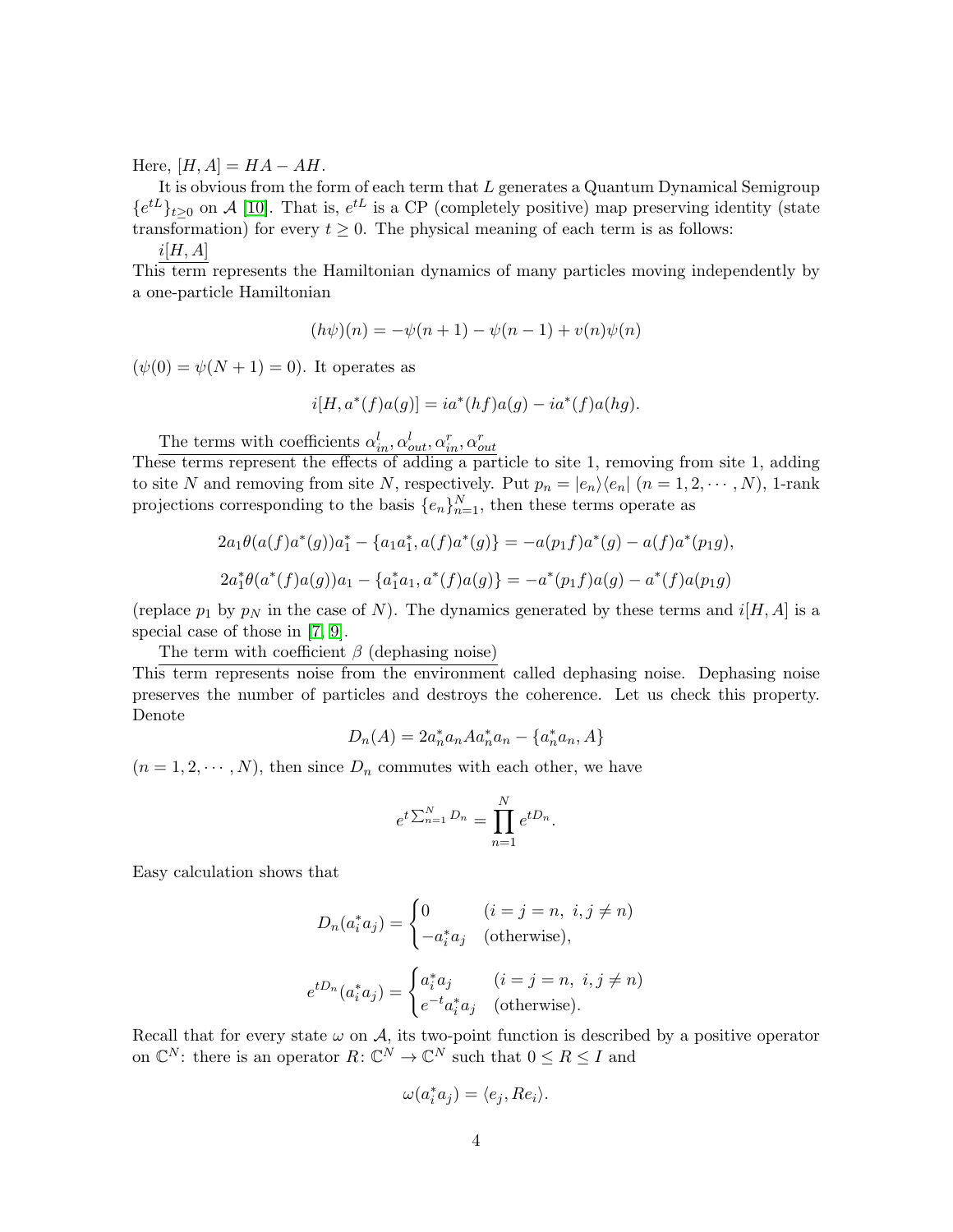In the one-particle system, define a linear map  $d_n \colon M_N(\mathbb{C}) \to M_N(\mathbb{C})$  as

$$
d_n(a)=2p_nap_n-\{p_n,a\},\ a\in M_N(\mathbb{C})
$$

 $(M_N(\mathbb{C}))$  is the set of  $N \times N$  complex matrices), then

$$
e^{td_n}(a) = a + (1 - e^{-t})d_n(a).
$$

If  $i = j = n$  or  $i, j \neq n$ ,

$$
\langle e_j, e^{td_n}(R)e_i \rangle = \langle e_j, Re_i \rangle = \omega(e^{tD_n}(a_i^*a_j)),
$$

and if one of  $i, j$  is  $n$ ,

$$
\langle e_j, e^{td_n}(R)e_i \rangle = \langle e_j, Re_i \rangle + (1 - e^{-t}) \langle e_j, (-R)e_i \rangle = \omega(e^{tD_n}(a_i^*a_j)).
$$

Therefore, the dynamics of the two-point function is described by  $\prod$ N  $n=1$  $e^{td_n}(R)$ :

$$
\omega\left(e^{t\sum_{n=1}^N D_n}(a_i^*a_j)\right) = \omega\left(\prod_{n=1}^N e^{tD_n}(a_i^*a_j)\right) = \left\langle e_j, \prod_{n=1}^N e^{td_n}(R)e_i\right\rangle = \left\langle e_j, e^{t\sum_{n=1}^N d_n}(R)e_i\right\rangle.
$$

Set 
$$
d(a) = \frac{1}{2} \sum_{n=1}^{N} d_n(a) = \sum_{n=1}^{N} p_n a p_n - a
$$
, then  $d^2 = -d$  and  

$$
e^{td}(a) = a + (1 - e^{-t})d(a) = e^{-t}a + (1 - e^{-t}) \sum_{n=1}^{N} p_n a p_n.
$$

The pure state  $|\psi\rangle\langle\psi|$  is transformed to

$$
e^{-t}|\psi\rangle\langle\psi| + (1 - e^{-t})\sum_{n=1}^{N} |\psi(n)|^2 p_n.
$$

Thus, this dynamics destroys the coherence and transform a state to a convex combination of localized states  $p_n$ .

L consists of the above three types of terms. Stationary current induced by the dynamics  $e^{tL}$  is the main topic in this paper. From the above discussions it turns out that the dynamics of the two-point function is described by that of the one-particle system. Suppose that the two-point function of the state  $\omega \circ e^{tL}$  is expressed as

$$
\omega \circ e^{tL}(a_i^*a_j) = \langle e_j, R(t)e_i \rangle,
$$

then by calculating

$$
\frac{d}{dt}\omega \circ e^{tL}(a_i^*a_j) = \omega \circ e^{tL}(L(a_i^*a_j)),
$$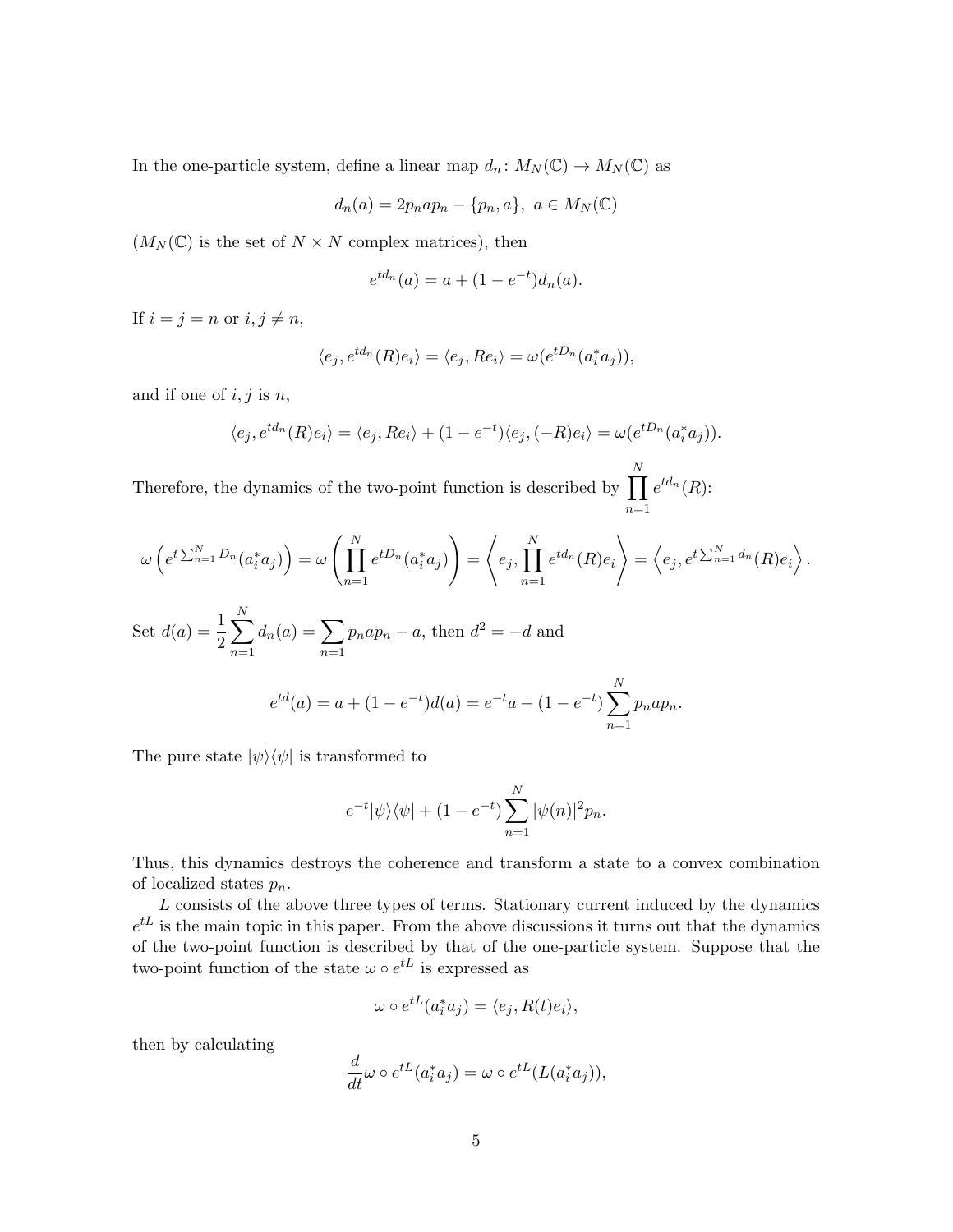we obtain the following differential equation for  $R(t)$ :

$$
\frac{d}{dt}R(t) = -i[h, R(t)] - \left\{ (\alpha_{in}^l + \alpha_{out}^l)p_1 + (\alpha_{in}^r + \alpha_{out}^r)p_N, R(t) \right\}
$$

$$
+ \beta \left( \sum_{n=1}^N p_n R(t)p_n - R(t) \right) + 2\alpha_{in}^l p_1 + 2\alpha_{in}^r p_N,
$$

$$
R(0) = R.
$$

It is easy to check that

$$
R(t) = T_t(R) + \int_0^t T_s(2\alpha_{in}^l p_1 + 2\alpha_{in}^r p_N)ds
$$

is a solution of this equation, where  $T_t$  is an operator semigroup on  $M_N(\mathbb{C})$  generated by

$$
l: a \mapsto -i[h, a] - \{(\alpha_{in}^l + \alpha_{out}^l)p_1 + (\alpha_{in}^r + \alpha_{out}^r)p_N, a\} + \beta \left(\sum_{n=1}^N p_nap_n - a\right).
$$

 $T_t = e^{t}$  is a CP map which does not preserve identity.

Let us consider the long time limit  $t \to \infty$ . In the case where  $\beta = 0$ ,

$$
T_t(a) = e^{-ith_D} a e^{ith_D^*}
$$

for

$$
h_D = h - i(\alpha_{in}^l + \alpha_{out}^l)p_1 - i(\alpha_{in}^r + \alpha_{out}^r)p_N.
$$

Since the imaginary part of every eigenvalue of  $h_D$  is less than 0,  $\lim_{t\to\infty}e^{-ith_D}=0$ . Thus, we get

$$
\lim_{t \to \infty} R(t) = \int_0^\infty T_s(2\alpha_{in}^l p_1 + 2\alpha_{in}^r p_N) ds \equiv R_\infty.
$$

The integral of the right hand side converges, because

$$
0 \leq \int_{t_2}^{t_1} T_s (2\alpha_{in}^l p_1 + 2\alpha_{in}^r p_N) ds \leq \int_{t_2}^{t_1} T_s (2(\alpha_{in}^l + \alpha_{out}^l) p_1 + 2(\alpha_{in}^r + \alpha_{out}^r) p_N) ds
$$
  
=  $[T_s(I)]_{t_2}^{t_1} \to 0 \ (t_1, t_2 \to \infty).$ 

Note that  $R_{\infty}$  does not depend on R. This means that whatever the initial state is, the two-point function converges to the same value  $\langle e_j, R_\infty e_i \rangle$ . Moreover, it can be shown that every state converges to the quasi free state determined by this two-point function [\[9\]](#page-26-2).

In the case where  $\beta > 0$ , we have the same result for the two-point function.

Theorem 2.1.  $\lim_{t\to\infty}T_t=\lim_{t\to\infty}e^{tl}=0.$ 

**Proof.** Recall that  $M_N(\mathbb{C})$  is a Hilbert space for the Hilbert-Schmidt inner product,  $\langle a, b \rangle_{HS} =$ Tra<sup>\*</sup>b. Let us decompose the generator of l:  $M_N(\mathbb{C}) \to M_N(\mathbb{C})$  as  $l = -iX - Y - \beta Z$  for  $X, Y, Z \colon M_N(\mathbb{C}) \to M_N(\mathbb{C})$  defined as

$$
Xa=[h,a]
$$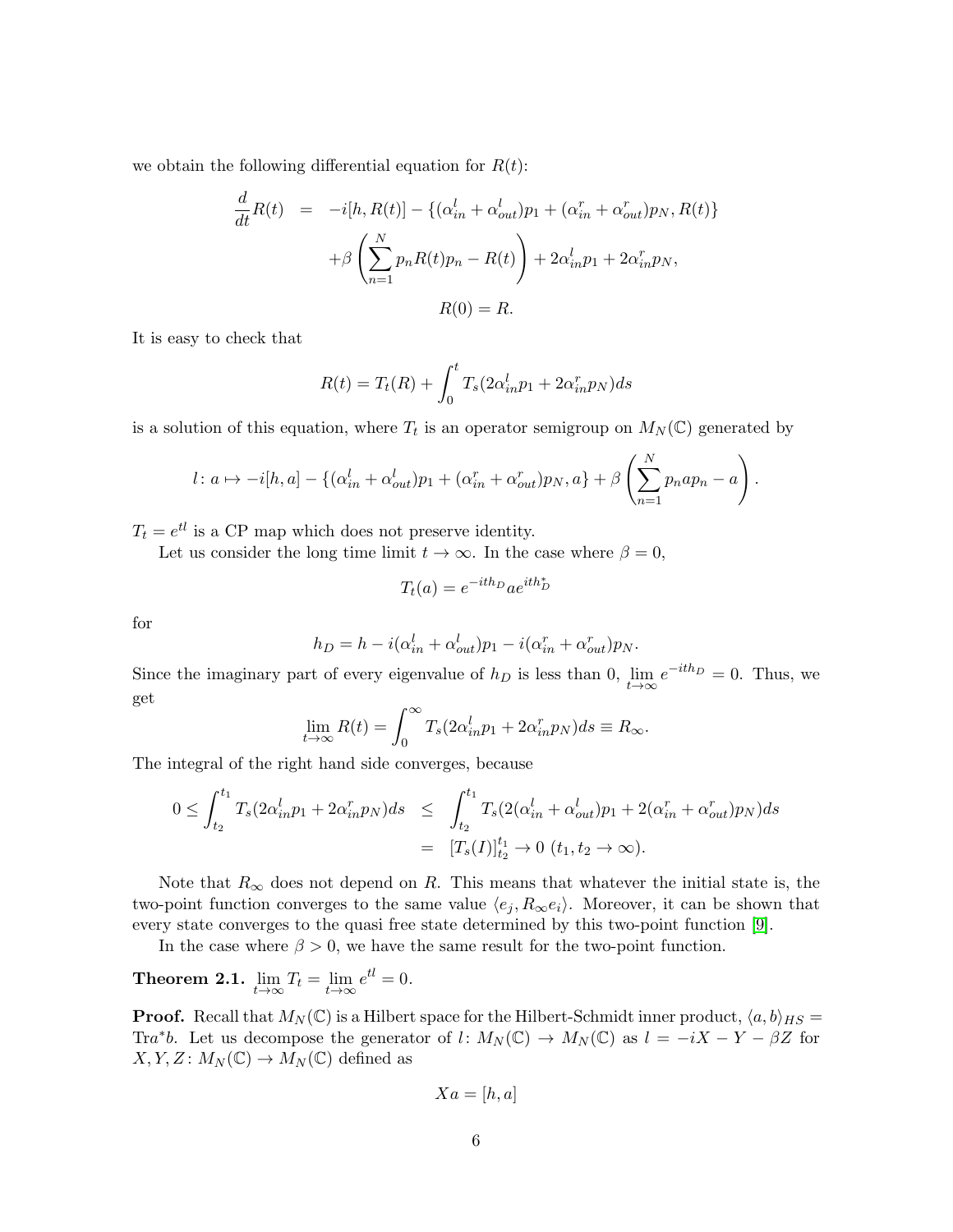$$
Ya = \{ (\alpha_{in}^l + \alpha_{out}^l)p_1 + (\alpha_{in}^r + \alpha_{out}^r)p_N, a \}
$$

$$
Za = a - \sum_{n=1}^N p_n a p_n.
$$

 $X, Y, Z$  are self-adjoint and especially  $Y, Z$  are positive. Let us check that  $Z$  is positive:

$$
\langle a, Za \rangle_{HS} = \text{Tr}\left(a^*a - a^* \sum_{n=1}^N p_n a p_n\right) = \sum_{n=1}^N \text{Tr} p_n a^* (I - p_n) a p_n \ge 0, \ \forall a \in M_N(\mathbb{C}).
$$

Let  $x \in \mathbb{C}$  be an eigenvalue of l and  $a \in M_N(\mathbb{C})$  be a corresponding unit eigenvector, that is,  $x, a$  satisfy

$$
la = xa, \quad \langle a, a \rangle_{HS} = 1.
$$

By  $l = -iX - Y - \beta Z$ , Rex, the real part of x, satisfies that

$$
\text{Re}x = -\langle a, (Y + \beta Z)a \rangle \le 0.
$$

If  $\text{Re}x = 0$ , we have

$$
\langle a, Ya \rangle = 0,\tag{1}
$$

$$
\langle a, Za \rangle = 0,\tag{2}
$$

since  $Y$  and  $Z$  are positive. By equation(2),

$$
\text{Tr}p_n a^*(I - p_n) a p_n = 0, \ n = 1, 2, \cdots, N,
$$

$$
\rightarrow (I - p_n) a p_n = 0.
$$

Thus, a is diagonalized for the basis  $\{e_n\}_{n=1}^N$  (we write its entry as  $a_{ij}$ ). Assume that  $\alpha_{in}^l$  +  $\alpha_{out}^l > 0$  (otherwise  $\alpha_{in}^r + \alpha_{out}^r > 0$  must hold and repeat the following processes from N instead of 1), then by equation $(1)$ 

$$
a_{11}=\text{Tr}p_1ap_1=0.
$$

Since a is diagonalized,

$$
0 = xa_{12} = (la)_{12} = ia_{11} + ia_{13} - ia_{22} - (\alpha_{in}^{l} + \alpha_{out}^{l} + \beta)a_{12} = -ia_{22},
$$
  

$$
0 = xa_{23} = (la)_{23} = ia_{22} + ia_{24} - ia_{33} - ia_{13} - (\alpha_{in}^{l} + \alpha_{out}^{l})a_{23} = -ia_{33}.
$$

Repeat these processes until  $0 = (la)_{N-1}$  N, then we finally get  $a_{11} = a_{22} = \cdots = a_{NN} = 0$ . This implies that  $a = 0$ . However  $a = 0$  contradicts to the assumption that  $\langle a, a \rangle_{HS} = 1$ . Thus,  $\text{Re}x < 0$  must hold for every eigenvalue of l and

$$
\lim_{t \to \infty} e^{tl} = 0.
$$

By this theorem, in the case where  $\beta > 0$  we also have

$$
\lim_{t \to \infty} R(t) = \int_0^\infty T_s(2\alpha_{in}^l p_1 + 2\alpha_{in}^r p_N) ds \equiv R_\infty.
$$

 $\Box$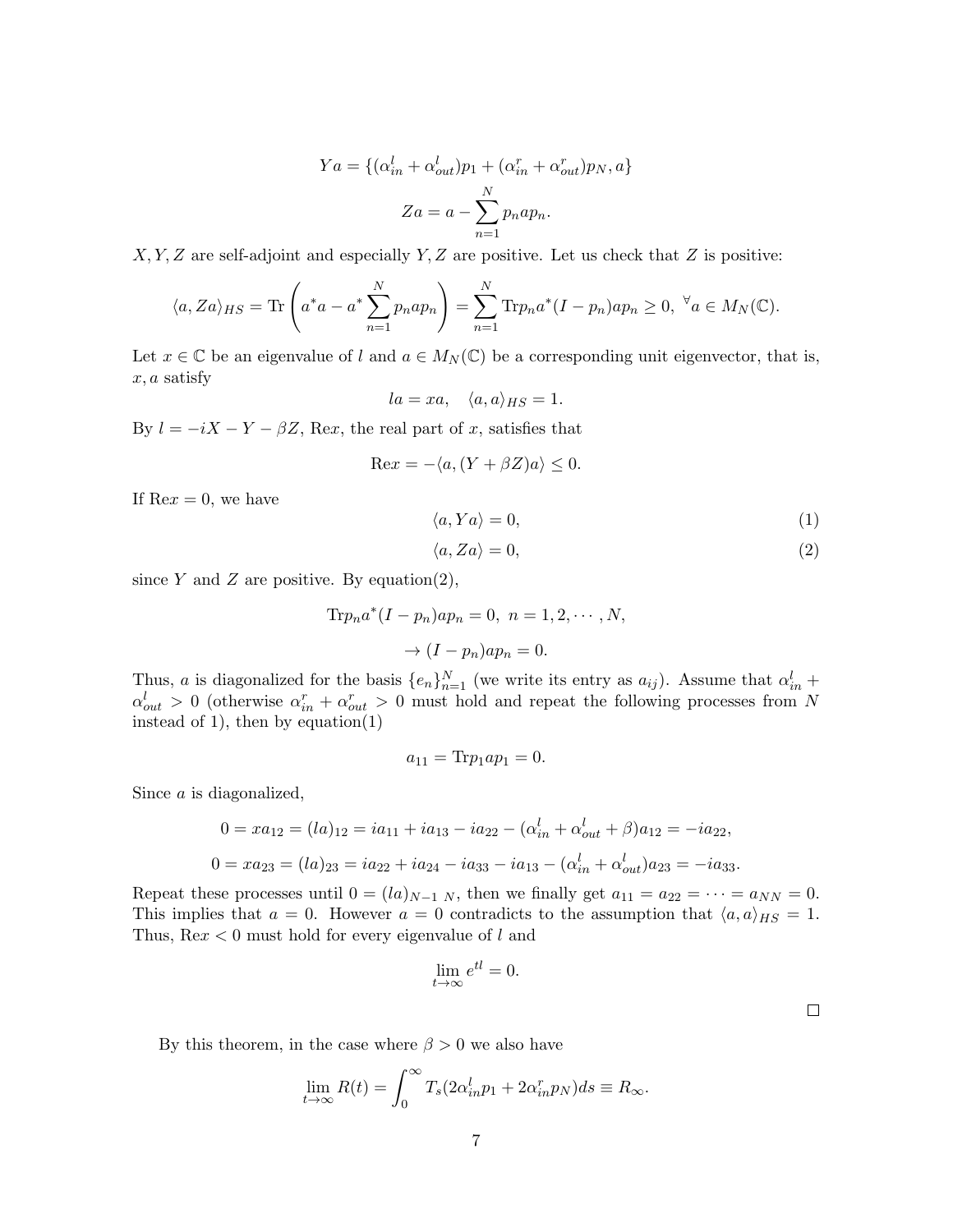## 2.2 current formula

In this subsection we will focus on current. Since current is expressed by two-point function, it converges to a constant in the limit  $t \to \infty$ . We will consider how the sign of the current is determined by the relation of constants  $\alpha_{in}^l, \alpha_{out}^l, \alpha_{in}^r, \alpha_{out}^r$ . The current is shown to be expressed by a simple formula (Theorem 2.2).

At first, recall that the observable of current from site  $n$  to  $n + 1$  is

$$
j_n = -i(a_n^* a_{n+1} - a_{n+1}^* a_n).
$$

As shown in the previous subsection, for any state  $\omega$  the limit  $\lim_{t\to\infty}\omega\circ e^{tL}(j_n)$  exists and is independent of  $\omega$ . In fact it does not depend on n. Let us check it. By the definition of generator, for any  $\epsilon > 0$  there is  $h > 0$  such that

$$
\left\|\frac{e^{hL}(a_n^*a_n)-a_n^*a_n}{h}-L(a_n^*a_n)\right\|<\epsilon.
$$

Thus we have

$$
|\omega \circ e^{tL}(L(a_n^*a_n))| < \epsilon + \left| \omega \circ e^{tL}\left(\frac{e^{hL}(a_n^*a_n) - a_n^*a_n}{h}\right) \right|, \ \forall t \ge 0
$$

and  $\limsup_{t\to\infty} |\omega \circ e^{tL}(L(a_n^*a_n))| \leq \epsilon$ . Since  $\epsilon$  is arbitrary,  $\lim_{t\to\infty} \omega \circ e^{tL}(L(a_n^*a_n)) = 0$ . This  $t\rightarrow\infty$ equation and

$$
L(a_n^*a_n) = -i(a_{n-1}^*a_n - a_n^*a_{n-1}) + i(a_n^*a_{n+1} - a_{n+1}^*a_n) = j_{n-1} - j_n, \ n = 2, \cdots, N-1
$$

show that the limit of the current does not depend on n. We denote the limit of current by  $\mathcal{J}_{\beta}(N) = \lim_{t \to \infty} \omega \circ e^{tL}(j_1)$  (it depends on the sample size N). Then it is expressed as

$$
\mathcal{J}_{\beta}(N) = -i \langle e_2, R_{\infty} e_1 \rangle + i \langle e_1, R_{\infty} e_2 \rangle
$$
  
= 2Im $\langle e_2, R_{\infty} e_1 \rangle$ .

 $\mathcal{J}_{\beta}(N)$  has the following simple expression. This is one of our main results in this paper.

### Theorem 2.2.

$$
\mathcal{J}_{\beta}(N) = 4(\alpha_{in}^l \alpha_{out}^r - \alpha_{out}^l \alpha_{in}^r) \int_0^{\infty} \langle e_1, T_t(p_N)e_1 \rangle dt = -4(\alpha_{in}^l \alpha_{out}^r - \alpha_{out}^l \alpha_{in}^r) \langle e_1, l^{-1}(p_N)e_1 \rangle.
$$

**Proof.** By  $2\text{Im}|e_1\rangle\langle e_2| = -i[h, p_1]$  and the definition of  $R_{\infty}$ ,

$$
\mathcal{J}_{\beta}(N) = -\int_0^{\infty} \text{Tri}[h, p_1] e^{tl} (2\alpha_{in}^l p_1 + 2\alpha_{in}^r p_N) dt
$$
  
\n
$$
= -\int_0^{\infty} \text{Tr} p_1 l e^{tl} (2\alpha_{in}^l p_1 + 2\alpha_{in}^r p_N) dt - 2(\alpha_{in}^l + \alpha_{out}^l) \int_0^{\infty} \text{Tr} p_1 e^{tl} (2\alpha_{in}^l p_1 + 2\alpha_{in}^r p_N) dt
$$
  
\n
$$
= 2\alpha_{in}^l \text{Tr} p_1 - 4\alpha_{in}^l (\alpha_{in}^l + \alpha_{out}^l) \int_0^{\infty} \text{Tr} p_1 e^{tl} (p_1) dt - 4\alpha_{in}^r (\alpha_{in}^l + \alpha_{out}^l) \int_0^{\infty} \text{Tr} p_1 e^{tl} (p_N) dt.
$$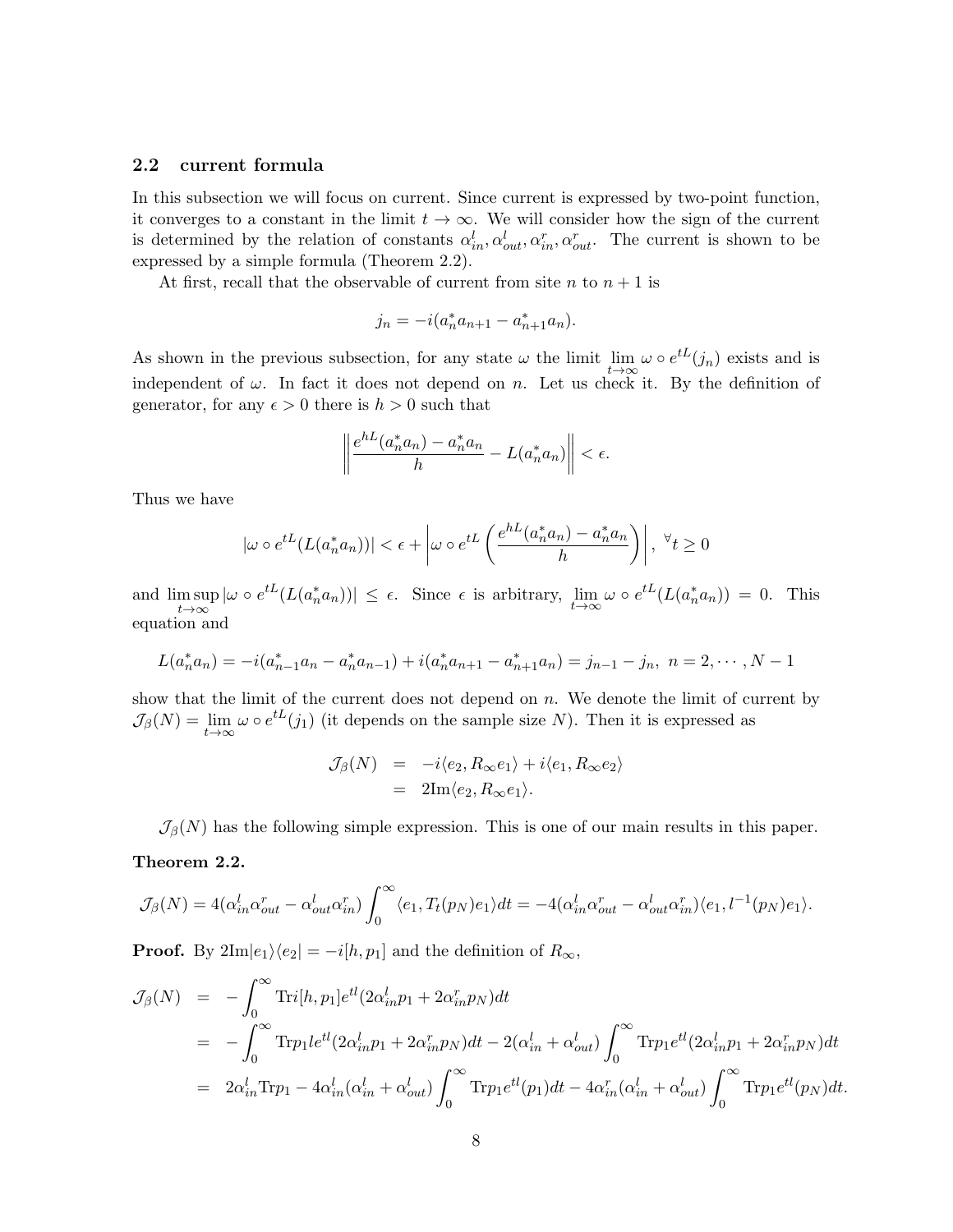By the equation

$$
I = -\left[e^{tl}(I)\right]_0^{\infty} = \int_0^{\infty} e^{tl}(2(\alpha_{in}^l + \alpha_{out}^l)p_1 + 2(\alpha_{in}^r + \alpha_{out}^r)p_N)dt,
$$

we have

$$
\alpha_{in}^l \text{Tr} p_1 - 2\alpha_{in}^l(\alpha_{in}^l + \alpha_{out}^l) \int_0^\infty \text{Tr} p_1 e^{tl}(p_1) dt = 2\alpha_{in}^l(\alpha_{in}^r + \alpha_{out}^r) \int_0^\infty \text{Tr} p_1 e^{tl}(p_N) dt.
$$

Combining these equations, we get

$$
\mathcal{J}_{\beta}(N) = 4(\alpha_{in}^{l} \alpha_{out}^{r} - \alpha_{out}^{l} \alpha_{in}^{r}) \int_{0}^{\infty} \text{Tr} p_{1} e^{tl}(p_{N}) dt.
$$

In order to obtain the latter equation of the theorem, we use the well-known formula for operator semigroups: for any  $\epsilon > 0$ 

$$
\int_0^\infty e^{-\epsilon t} e^{t} dt = (\epsilon - l)^{-1}
$$

holds. As discussed before, the real part of every eigenvalue of  $l$  is less than 0. This implies that kerl =  $\{0\}$  and l is invertible. Thus, we get

$$
\int_0^{\infty} \langle e_1, T_t(p_N)e_1 \rangle dt = \lim_{\epsilon \downarrow 0} \int_0^{\infty} e^{-\epsilon t} \langle e_1, T_t(p_N)e_1 \rangle dt
$$
  
\n
$$
= \lim_{\epsilon \downarrow 0} \langle e_1, (\epsilon - l)^{-1}(p_N)e_1 \rangle
$$
  
\n
$$
= - \langle e_1, l^{-1}(p_N)e_1 \rangle.
$$

Since  $\int_0^\infty \langle e_1, T_t(p_N) e_1 \rangle dt > 0$ , the sign of  $\mathcal{J}_\beta(N)$  is completely determined by the coefficient  $\alpha_{in}^l \alpha_{out}^r - \alpha_{out}^l \alpha_{in}^r$ . Let us check that  $\int_0^\infty \langle e_1, T_t(p_N) e_1 \rangle dt > 0$ .

$$
\langle e_1, T_t(p_N)e_1 \rangle = \sum_{n=0}^{\infty} \left\langle e_1, \frac{(tl)^n}{n!} (p_N)e_1 \right\rangle
$$
  
\n
$$
= \left\langle e_1, \frac{(tl)^{2N}}{(2N)!} (p_N)e_1 \right\rangle + \sum_{n=2N+1}^{\infty} \left\langle e_1, \frac{(tl)^n}{n!} (p_N)e_1 \right\rangle
$$
  
\n
$$
= \frac{t^{2N}}{(2N)!} {}_{2N}C_N \langle e_1, h^N p_N h^N e_1 \rangle + \sum_{n=2N+1}^{\infty} \left\langle e_1, \frac{(tl)^n}{n!} (p_N)e_1 \right\rangle
$$
  
\n
$$
= \frac{t^{2N}}{(N!)^2} + \sum_{n=2N+1}^{\infty} \left\langle e_1, \frac{(tl)^n}{n!} (p_N)e_1 \right\rangle.
$$

Since

$$
\left| \sum_{n=2N+1}^{\infty} \left\langle e_1, \frac{(tl)^n}{n!} (p_N) e_1 \right\rangle \right| \leq t^{2N+1} \sum_{n=2N+1}^{\infty} \left\langle e_1, \frac{l^n}{n!} (p_N) e_1 \right\rangle
$$

holds for  $0 \le t < 1$ , for sufficiently small  $t > 0$  we have

$$
\langle e_1, T_t(p_N)e_1 \rangle > 0.
$$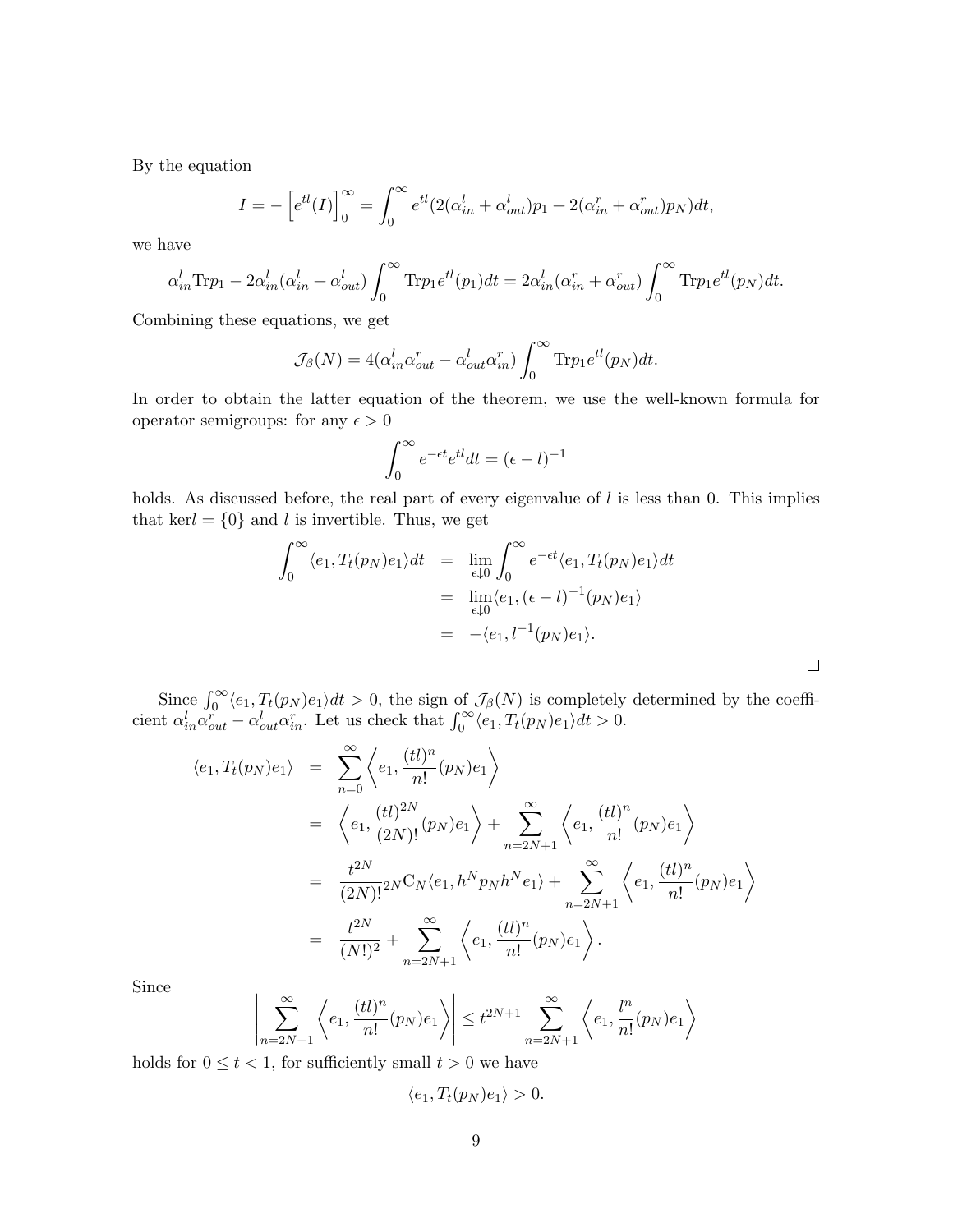# 3 Asymptotic behavior of current

In the previous section, we obtained a current formula applicable in general settings (Theorem 2.2). In this section, using this formula, we investigate how potentials and noise determine the asymptotic behavior of the current  $\mathcal{J}_{\beta}(N)$  for large sample size N. Since we would like to consider the situation that the current  $\mathcal{J}_{\beta}(N)$  is not 0, let  $\alpha_{in}^l + \alpha_{out}^l, \alpha_{in}^r + \alpha_{out}^r > 0$ . At first, we deal with the noiseless case ( $\beta = 0$ ). And next, the case where  $\beta > 0$ , mainly  $v = 0$ , is considered.

#### 3.1  $\beta = 0$ : noiseless case

In this subsection, we first prove the following proposition, which is applicable to arbitrary potentials.

#### Proposition 3.1.

$$
-\langle e_1, l^{-1}(p_N)e_1\rangle = \frac{1}{2\pi} \int_{\mathbb{R}} |\langle e_1, (h_D - E)^{-1} e_N\rangle|^2 dE.
$$

Using this formula, we relate the current  $\mathcal{J}_{\beta}(N)$  to transfer matrix. In addition, in case of dynamically defined potential, such as the Anderson model, the scaling of the asymptotic behavior is shown to be related with the Lyapunov exponent.

Recall that in noiseless case

$$
la = -i(h_D a - ah_D^*).
$$

As mentioned before, the imaginary part of every eigenvalue of  $h_D$  is less than 0, and  $h_D$  is invertible. Let us prepare a lemma.

**Lemma 3.2.** For  $V \in M_N(\mathbb{C})$ , define a linear map  $g_V: M_N(\mathbb{C}) \to M_N(\mathbb{C})$  as

$$
g_V(x) = Vx - xV^*, \ x \in M_N.
$$

Suppose that  $V$  is invertible and the imaginary part of every eigenvalue is less than  $0$ . Then,  $g_V$  is invertible and

$$
g_V^{-1}(x) = \frac{i}{2\pi} \int_{\mathbb{R}} (E - V)^{-1} x (E - V^*)^{-1} dE.
$$

**Proof.** Since the integrand (operator) in the right hand side is continuous for E and

$$
||(V - E)^{-1}|| \le \frac{1}{|E| - ||V||}
$$

for E with large absolute value, the integral converges and defines a linear map on  $M_N(\mathbb{C})$ . Let us denote it by  $h(x)$ . Since

$$
g_V(x) = (V - E)x - x(V^* - E)
$$

for  $E \in \mathbb{R}$ , we have

$$
h \circ g_V(x) = -\frac{i}{2\pi} \int_{\mathbb{R}} x(E - V^*)^{-1} dE + \frac{i}{2\pi} \int_{\mathbb{R}} (E - V)^{-1} x dE.
$$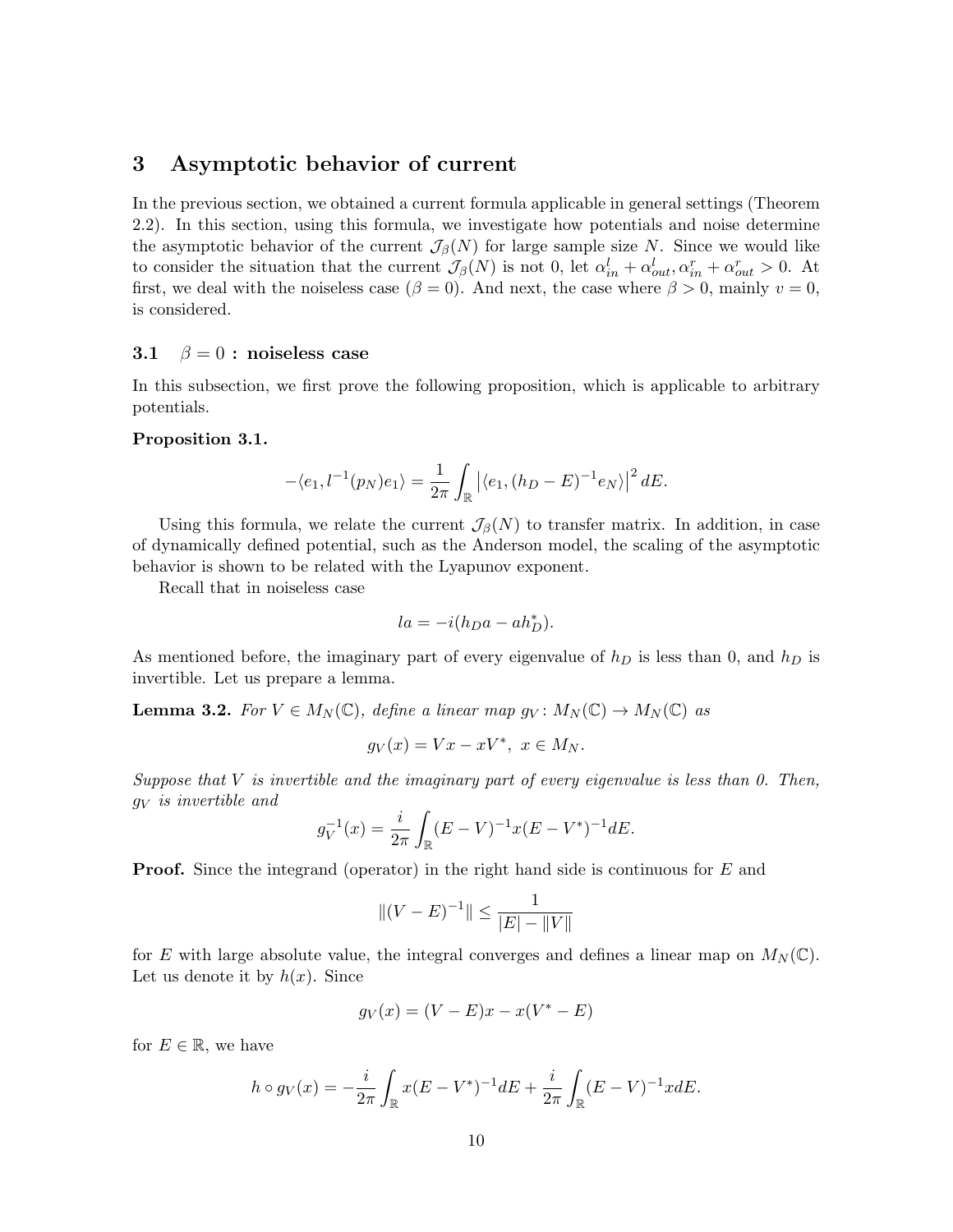Let us consider the entry of the matrix

$$
\int_{\mathbb{R}} (E - V)^{-1} dE.
$$

In general,  $(i, j)$ -entry of the inverse matrix of an  $N \times N$  matrix  $A = (a_{ij})_{i,j=1}^N$  is expressed as

$$
\det(A)^{-1}(-1)^{i+j}\det(A_{ji}).
$$

 $A_{ij}$  is an  $(N-1) \times (N-1)$  matrix called factor matrix, which is made by removing the i-th row and the j-th column from A. det( $E - V$ ) is a polynomial that has degree of N and the coefficient of  $E^N$  is 1. Let us write  $\det(E - V) = E^N + a_N(E)$ . Set  $A = E - V$ , then  $\det(A_{ii})$  is a polynomial with degree of  $N-1$  and the coefficient of  $E^{N-1}$  is 1. Let us write  $\det(A_{ii}) = E^{N-1} + b^i_N(E)$ . If  $i \neq j$ , then  $\det(A_{ij})$  is a polynomial with degree of  $N-2$  and denoted by  $c_N^{ij}$  $N(K)$ . Define  $\mathbb{C}_+ = \{z \in \mathbb{C} \mid \text{Im} z \geq 0\}$ . Since  $\det(E - V)$  has no zeros in  $\mathbb{C}_+$ ,  $(E - V)^{-1}_{ij}$  is regular in a region containing  $\mathbb{C}_{+}$  (note that  $(E - V)^{-1}_{ij}$  is the  $(i, j)$ -entry of  $(E - V)^{-1}$ , not factor matrix). For  $R > 0$ , define a cycle  $\Gamma_R$  as  $\{z \in \mathbb{C} \mid \text{Im} z = 0, \text{Re} z \in \mathbb{C} \mid \text{Im} z = 0\}$  $[-R, R]$   $\cup$  { $Re^{i\theta}$  |  $\theta \in [0, \pi]$ }, then

$$
\oint_{\Gamma_R} (E - V)^{-1}_{ij} dE = 0.
$$

Set  $C_R = \{Re^{i\theta} \mid \theta \in [0, \pi]\}.$  $(i)i = j$ 

$$
\int_{C_R} (z - V)_{ii}^{-1} dz = \int_{C_R} \frac{z^{N-1} + b_N^i(z)}{z^N + a_N(z)} dz
$$
  
\n
$$
= \int_0^{\pi} \frac{R^{N-1} e^{i(N-1)\theta} + b_N^i(Re^{-i\theta})}{R^N e^{iN\theta} + a_N(Re^{i\theta})} iRe^{i\theta} d\theta
$$
  
\n
$$
= i \int_0^{\pi} \frac{R^N + e^{-i(N-1)\theta} b_N^i(Re^{-i\theta})}{R^N + e^{-iN\theta} a_N(Re^{i\theta})} d\theta.
$$

This converges to  $i\pi$  as  $R \to \infty$ . By

$$
\int_{-R}^{R} (E - V)_{ii}^{-1} dE + \int_{C_R} (z - V)_{ii}^{-1} dz = \oint_{\Gamma_R} (E - V)_{ij}^{-1} dE = 0,
$$

we have

$$
\int_{\mathbb{R}} (E - V)_{ii}^{-1} dE = \lim_{R \to \infty} \int_{-R}^{R} (E - V)_{ii}^{-1} dE = -i\pi.
$$

 $(ii)i \neq j$ 

$$
\int_{C_R} (z - V)^{-1}_{ij} dz = \int_{C_R} \frac{c_N^{ij}(z)}{z^N + a_N(z)} dz
$$
  

$$
= i \int_0^{\pi} \frac{Re^{-i(N-1)\theta} c_N^{ij}(Re^{i\theta})}{R^N + e^{-iN\theta} a_N(Re^{i\theta})} d\theta.
$$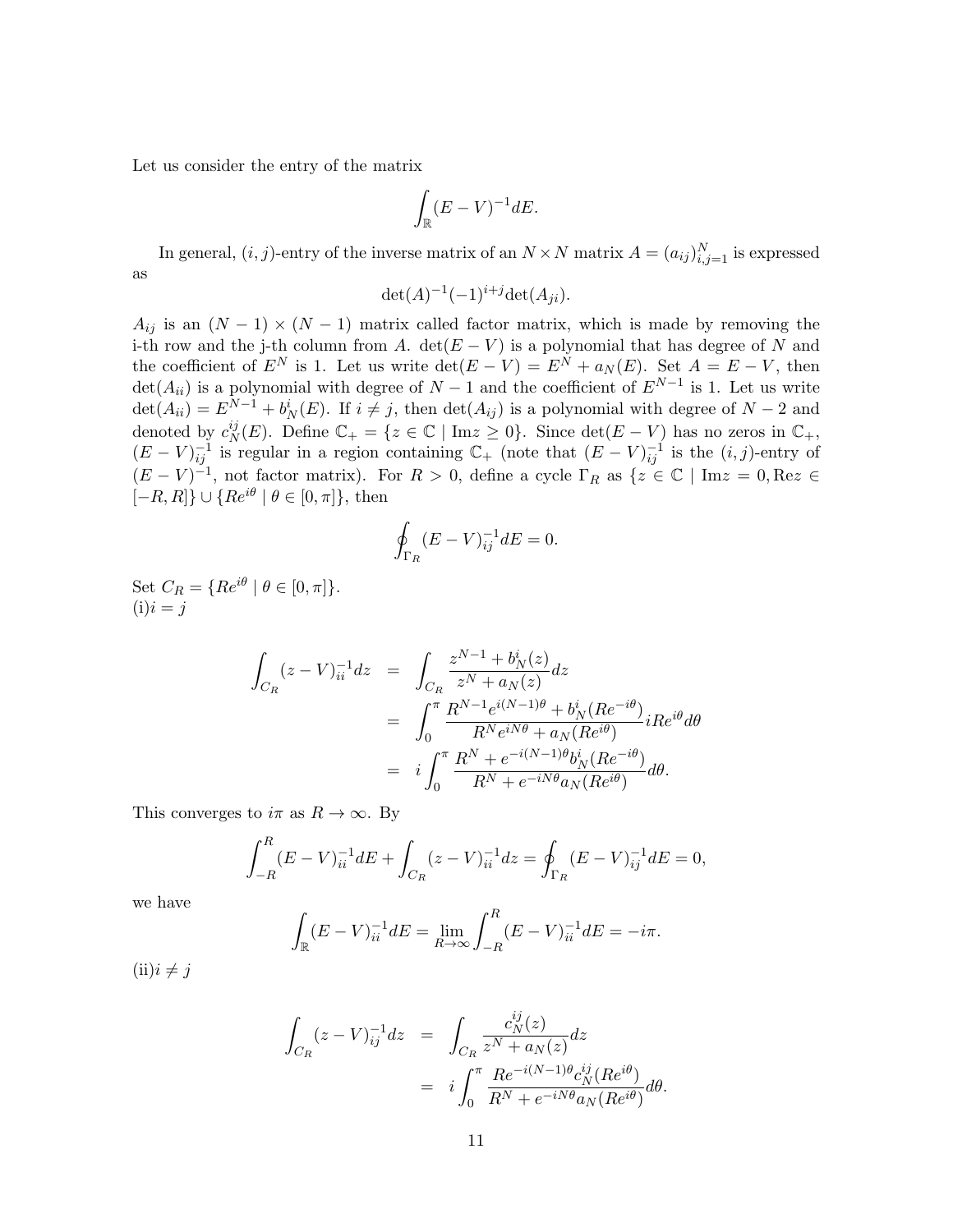This converges to 0 as  $R \to \infty$ . Thus,

$$
\int_{\mathbb{R}} (E - V)_{ij}^{-1} dE = 0.
$$

Summarizing the above calculations, we get

$$
\int_{\mathbb{R}} (E - V)^{-1} dE = -i\pi I
$$

and

$$
h \circ g_V(x) = -\frac{i}{2\pi} i\pi x + \frac{i}{2\pi} (-i\pi)x = x.
$$

This implies that  $g_V$  is an injection. Since the space that  $g_V$  operate is finite dimensional,  $g_V$ is also surjective. Therefore,  $g_V$  is invertible and

$$
g_V^{-1}(x) = h(x) = \frac{i}{2\pi} \int_{\mathbb{R}} (E - V)^{-1} x(E - V^*)^{-1} dE.
$$

Applying this lemma for  $V = h_D$ , then we obtain Proposition 3.1:

$$
-\langle e_1, l^{-1}(p_N)e_1 \rangle = \frac{1}{2\pi} \int_{\mathbb{R}} \langle e_1, (h_D - E)^{-1} p_N(h_D^* - E)^{-1} e_1 \rangle dE
$$
  

$$
= \frac{1}{2\pi} \int_{\mathbb{R}} |\langle e_1, (h_D - E)^{-1} e_N \rangle|^2 dE.
$$

By this equation, in order to know the asymptotic behavior of the current  $\mathcal{J}_{\beta}(N)$ , we have to investigate that of  $|(e_1,(h_D - E)^{-1}e_N\rangle|$ <sup>2</sup>. As we will see in the following,  $|\langle e_1,(h_D-E)^{-1}e_N\rangle|$ is related to transfer matrix.

Let us recall transfer matrix. Although we are considering a system on finite lattice  $[1, N] \cap \mathbb{N}$ , potential is given as a function  $v : \mathbb{N} \to \mathbb{R}$  in order to take limit  $N \to \infty$ . For  $E \in \mathbb{C}$ , if  $\psi \in \mathbb{C}^N$  satisfies

$$
h\psi = E\psi,
$$

then the relation

$$
\begin{pmatrix} \psi(n+1) \\ \psi(n) \end{pmatrix} = \begin{pmatrix} v(n) - E & -1 \\ 1 & 0 \end{pmatrix} \begin{pmatrix} \psi(n) \\ \psi(n-1) \end{pmatrix}, n = 1, \cdots, N
$$

holds (here,  $\psi(0) = \psi(N + 1) = 0$ ). A  $2 \times 2$  matrix

$$
T_N(E) \equiv \left( \begin{array}{cc} v(N) - E & -1 \\ 1 & 0 \end{array} \right) \cdots \left( \begin{array}{cc} v(1) - E & -1 \\ 1 & 0 \end{array} \right)
$$

is called a transfer matrix. It is in  $SL(2,\mathbb{C})$  and thus  $||T_N(E)|| \geq 1$ .

For  $E \in \mathbb{R}$ , define

$$
g_{ij}(E) = \langle e_i, (h_D - E)^{-1} e_j \rangle.
$$

These values are related to transfer matrix as follows.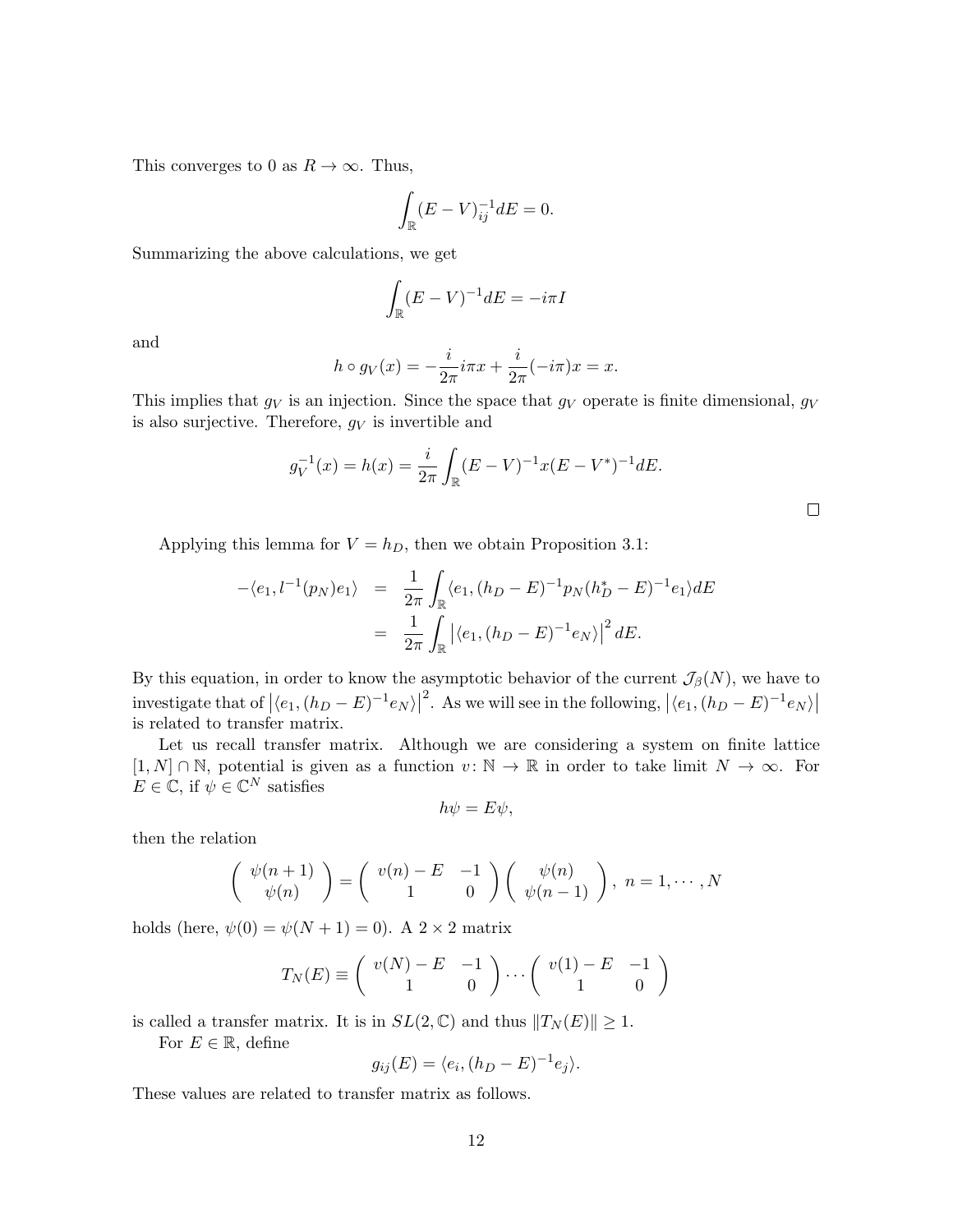#### Lemma 3.3.

$$
\tilde{T}_N(E)\left(\begin{array}{cc} g_{11}(E) & g_{1N}(E) \\ 1 & 0 \end{array}\right)=\left(\begin{array}{cc} 0 & 1 \\ g_{N1}(E) & g_{NN}(E) \end{array}\right),
$$

where  $\tilde{T}_N(E)$  is a transfer matrix corresponding to a complex-valued potential  $\tilde{v}$  defined as  $\tilde{v}(1) = v(1) - i(\alpha_{in}^l + \alpha_{out}^l), \ \tilde{v}(N) = v(N) - i(\alpha_{in}^r + \alpha_{out}^r) \text{ and } \tilde{v}(n) = v(n) \text{ for } n = 2, \cdots, N-1.$ 

We do not give the proof here, since it is in [\[11\]](#page-26-4) (Lemma 2.2). By this lemma, we can evaluate  $|\langle e_1, (h_D - E)^{-1} e_N \rangle|$  using transfer matrix.

**Lemma 3.4.** There is a constant  $M > 0$  independent of  $E \in \mathbb{R}$ ,  $N \in \mathbb{N}$  such that

$$
|g_{ij}(E)| \le M
$$

 $(i, j = 1, N)$ . There is a constant K such that

$$
\frac{1}{\|\tilde{T}_N(E)\|} \leq \left| \langle e_1, (h_D - E)^{-1} e_N \rangle \right| \leq \frac{K}{\|\tilde{T}_N(E)\|}.
$$

Proof. By resolvent formula,

$$
\begin{aligned}\n(\alpha_{in}^l + \alpha_{out}^l)|g_{11}(E)|^2 + (\alpha_{in}^r + \alpha_{out}^r)|g_{N1}(E)|^2 \\
= \left\langle e_1, (h_D^* - E)^{-1}\{(\alpha_{in}^l + \alpha_{out}^l)p_1 + (\alpha_{in}^r + \alpha_{out}^r)p_N\}(h_D - E)^{-1}e_1\right\rangle \\
= \frac{1}{2i}(g_{11}(E) - \overline{g_{11}(E)}) \\
\leq |g_{11}(E)|.\n\end{aligned}
$$

From this inequality, we have

$$
|g_{11}(E)|^2 - \frac{1}{\alpha_{in}^l + \alpha_{out}^l} |g_{11}(E)| \le 0,
$$
\n(3)

$$
(\alpha_{in}^r + \alpha_{out}^r)|g_{N1}(E)|^2 \le -(\alpha_{in}^l + \alpha_{out}^l)|g_{11}(E)|^2 + |g_{11}(E)|. \tag{4}
$$

By inequality $(3)$ ,

$$
|g_{11}(E)| \le \frac{1}{\alpha_{in}^l + \alpha_{out}^l}
$$

and by inequality $(4)$ ,

$$
|g_{N1}(E)|^2 \le \frac{1}{4(\alpha_{in}^l + \alpha_{out}^l)(\alpha_{in}^r + \alpha_{out}^r)}.
$$

Similarly, we get

$$
|g_{1N}(E)|^2 \le \frac{1}{4(\alpha_{in}^l + \alpha_{out}^l)(\alpha_{in}^r + \alpha_{out}^r)}, \ |g_{NN}(E)| \le \frac{1}{\alpha_{in}^r + \alpha_{out}^r}.
$$

The former inequality of the lemma is obtained.

Operating both hand sides of the equation of Lemma 3.3 to a vector  $\begin{pmatrix} 0 \\ 1 \end{pmatrix}$ 1 , we obtain

$$
1 \leq \left\| \left( \begin{array}{c} 1 \\ g_{NN}(E) \end{array} \right) \right\| \leq ||\tilde{T}_N(E)|| |g_{1N}(E)|.
$$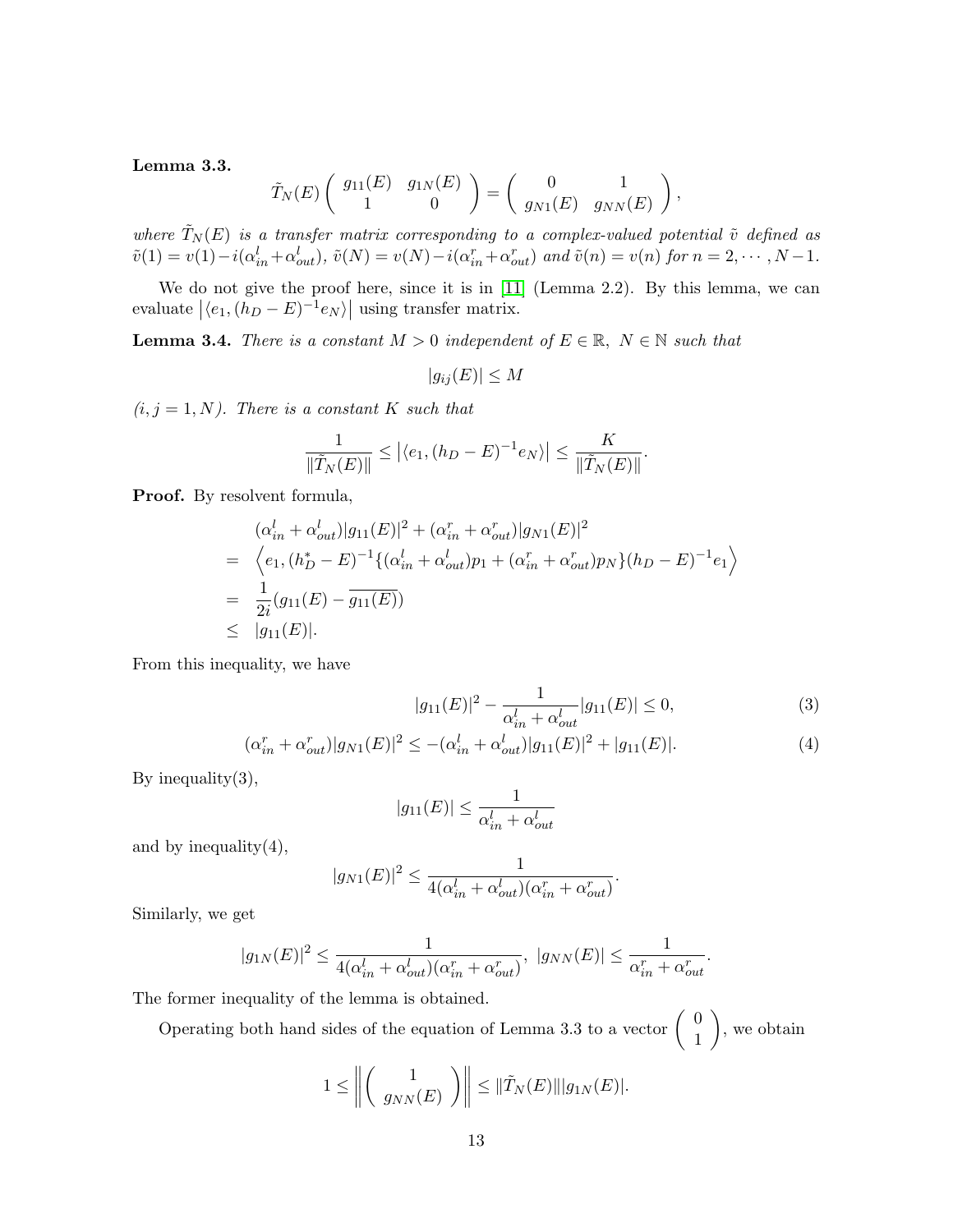Since  $g_{1N}(E)$  is not 0,

$$
\left(\begin{array}{cc}g_{11}(E) & g_{1N}(E) \\ 1 & 0\end{array}\right)
$$

is invertible and by Lemma 3.3 we have

$$
g_{1N}(E)\tilde{T}_N(E) = g_{1N}(E) \begin{pmatrix} 0 & 1 \\ g_{N1}(E) & g_{NN}(E) \end{pmatrix} \begin{pmatrix} g_{11}(E) & g_{1N}(E) \\ 1 & 0 \end{pmatrix}^{-1}
$$
  
=  $\begin{pmatrix} 0 & 1 \\ g_{N1}(E) & g_{NN}(E) \end{pmatrix} \begin{pmatrix} 0 & -g_{1N}(E) \\ -1 & g_{11}(E) \end{pmatrix}.$ 

Since all the entries of the right hand side are bounded, the norm is also bounded by an  $E, N$ -independent constant  $K$ :

$$
\|\tilde{T}_N(E)\| \le \frac{K}{|g_{1N}(E)|}.
$$

Easy calculation shows that there are  $E, N$ -independent constants  $a, b > 0$  such that

$$
a||T_N(E)|| \le ||\tilde{T}_N(E)|| \le b||T_N(E)||.
$$

Therefore, the asymptotic behavior of the current is determined by that of

$$
\int_{\mathbb{R}} \frac{1}{\|T_N(E)\|^2} dE. \tag{5}
$$

 $\Box$ 

Denote  $C = 2 + \sup$  $n$ ∈Ñ  $|v(n)|$ , then the spectrum of h,  $\sigma(h)$ , is contained in the interval  $[-C, C]$ . Set  $R > C + 1$ . The following facts show that the integral over large energy decays so rapidly that we do not have to care when considering the asymptotic behavior. This is used when we consider concrete models later.

Theorem 3.5.

$$
\liminf_{N \to \infty} \left( -\frac{1}{N} \log \int_R^{\infty} \frac{dE}{\|T_N(E)\|^2} \right) \ge 2 \log(R - C) > 0.
$$

It is same for

$$
\int_{-\infty}^{-R} \frac{dE}{\|T_N(E)\|^2}.
$$

By this theorem, we immediately obtain the following corollary.

**Corollary 3.6.** There is  $R_0 > 0$  such that for all  $R \ge R_0$ ,

$$
\liminf_{N \to \infty} \left( -\frac{1}{N} \log \int_{-\infty}^{\infty} \frac{dE}{\|T_N(E)\|^2} \right) = \liminf_{N \to \infty} \left( -\frac{1}{N} \log \int_{-R}^{R} \frac{dE}{\|T_N(E)\|^2} \right)
$$

holds.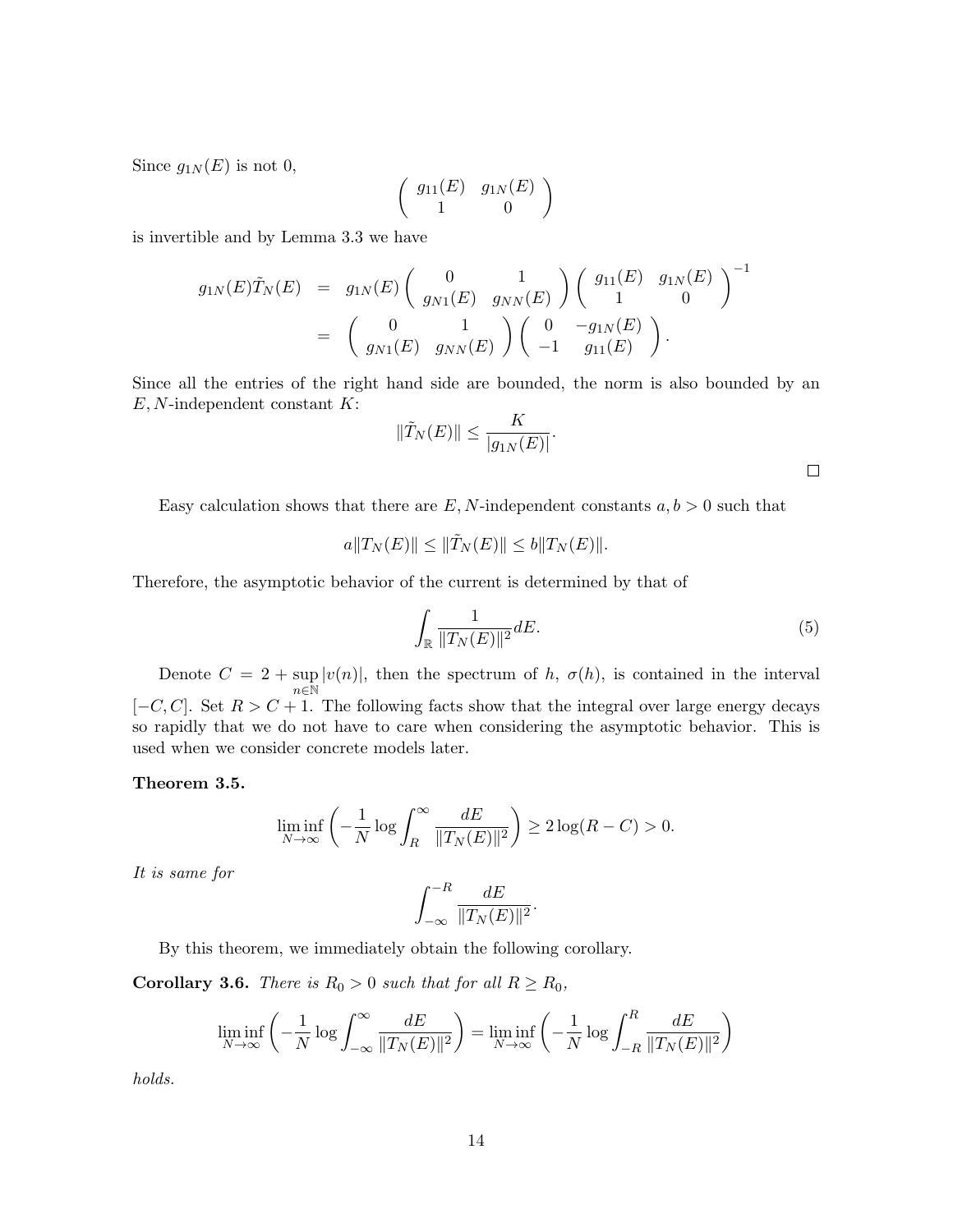Let us give the proof of Theorem 3.5 step by step.

Here, let us consider a Schrödinger operator  $h_{\mathbb{Z}}$  on a doubly infinite lattice  $\mathbb{Z}$ . Now, potential is given only on N. For  $n = 0, -1, \dots$ , we extend it by  $v(n) = 0$ . Then,  $h_{\mathbb{Z}}$  is a bounded self-adjoint operator on  $l^2(\mathbb{Z})$  and  $\sigma(h_{\mathbb{Z}}) \subset [-C, C]$   $(C = 2 + \sup$  $n\bar{\in}\mathbb{\bar{N}}$  $|v(n)|$ ). Thus, if  $|E| \ge R$ ,  $h_{\mathbb{Z}} - E$  is invertible. Note that there is a solution  $\psi$  of the eigenvalue equation

 $h_{\mathbb{Z}}\psi = E\psi$  such that  $\psi(n) = \langle e_0, (h - E)^{-1}e_n \rangle$  for  $n = 0, 1, 2, \cdots$ . Such  $\psi$  can be constructed as follows: If  $n \in \mathbb{N}$ 

$$
-\langle e_0, (h_{\mathbb{Z}} - E)^{-1} e_{n+1} \rangle - \langle e_0, (h_{\mathbb{Z}} - E)^{-1} e_{n-1} \rangle + v(n) \langle e_0, (h_{\mathbb{Z}} - E)^{-1} e_n \rangle = \langle e_0, (h_{\mathbb{Z}} - E)^{-1} h_{\mathbb{Z}} e_n \rangle
$$
  
=  $E \langle e_0, (h_{\mathbb{Z}} - E)^{-1} e_n \rangle$ 

holds. For  $n = -1, -2, \dots$ , determine  $\psi(n)$  by

$$
\psi(n-1) = -\psi(n+1) + v(n)\psi(n) - E\psi(n)
$$

inductively.

Let us consider the asymptotic behavior of  $\langle e_0, (h_{\mathbb{Z}} - E)^{-1} e_n \rangle$ . Set  $q_n = -|e_n\rangle\langle e_{n-1}|$  $|e_{n-1}\rangle\langle e_n|$  and  $h_n = h_{\mathbb{Z}} - q_n$ . By resolvent formula

$$
(h_{\mathbb{Z}} - E)^{-1} = (h_n - E)^{-1} - (h_{\mathbb{Z}} - E)^{-1} q_n (h_n - E)^{-1},
$$
  

$$
\langle e_0, (h_{\mathbb{Z}} - E)^{-1} e_n \rangle = \langle e_n, (h_n - E)^{-1} e_n \rangle \langle e_0, (h_{\mathbb{Z}} - E)^{-1} e_{n-1} \rangle.
$$

Use this equation for  $\langle e_0, (h_{\mathbb{Z}} - E)^{-1} e_{n-1} \rangle$  again and repeat this process, then finally we get

$$
\langle e_0, (h_{\mathbb{Z}}-E)^{-1}e_n \rangle = \langle e_0, (h_{\mathbb{Z}}-E)^{-1}e_0 \rangle \prod_{k=1}^n \langle e_k, (h_k-E)^{-1}e_k \rangle.
$$

By spectral decomposition and the condition on  $E$ , the absolute value of each factor is bounded by  $\frac{1}{|E|-C}$ . Thus, we have

$$
|\langle e_0, (h_{\mathbb{Z}} - E)^{-1} e_n \rangle| \le \left(\frac{1}{|E| - C}\right)^{n+1}
$$

.

.

Define  $\alpha(n) = \psi(n)/\sqrt{\psi(0)^2 + \psi(1)^2}$ . Let  $\beta(n)$  be the solution of the eigenvalue equation with the condition  $\beta(0) = -\overline{\alpha(1)}$ ,  $\beta(1) = \overline{\alpha(0)} \left( |\beta(0)|^2 + |\beta(1)|^2 = 1 \right)$ . By the property of transfer matrix,

$$
\begin{pmatrix}\n\alpha(n+1) & \beta(n+1) \\
\alpha(n) & \beta(n)\n\end{pmatrix} = T_n(E) \begin{pmatrix}\n\alpha(1) & \beta(1) \\
\alpha(0) & \beta(0)\n\end{pmatrix}
$$

Since  $T_n(E) \in SL(2,\mathbb{C})$  and  $\alpha(1)\beta(0) - \alpha(0)\beta(1) = 1$ ,  $\alpha(n+1)\beta(n) - \alpha(n)\beta(n+1) = 1$  holds. Thus we have

$$
1 \leq |\alpha(n+1)\beta(n)| + |\alpha(n)\beta(n+1)|
$$
  
\n
$$
\leq \frac{1}{\sqrt{|\psi(0)|^2 + |\psi(1)|^2}} \left[ \left( \frac{1}{|E|-C} \right)^{n+1} |\beta(n)| + \left( \frac{1}{|E|-C} \right)^n |\beta(n+1)| \right]
$$
  
\n
$$
\leq \frac{1}{\sqrt{|\psi(0)|^2 + |\psi(1)|^2}} \left( \frac{1}{|E|-C} \right)^n (|\beta(n)| + |\beta(n+1)|).
$$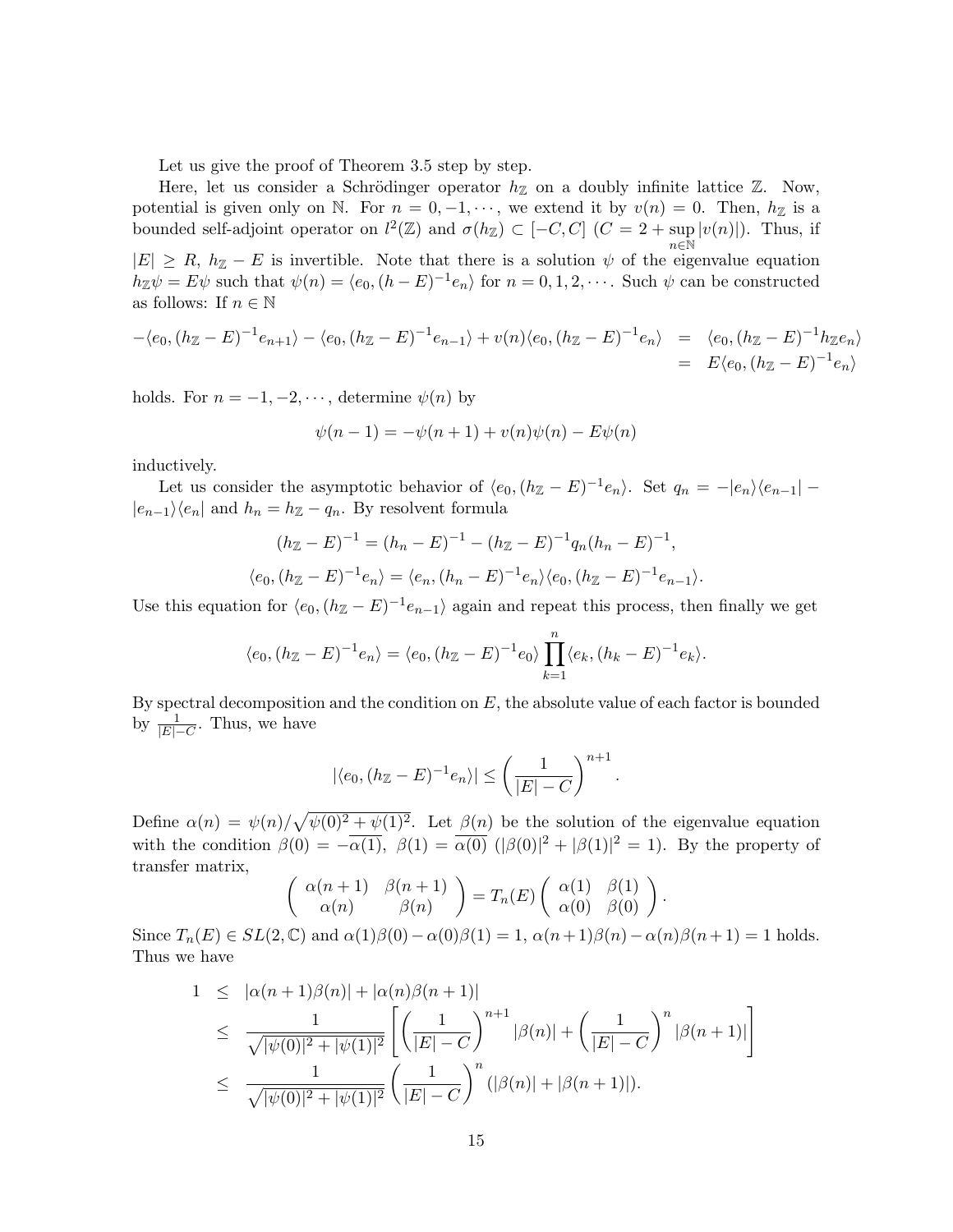By

$$
|\psi(0)| = |\langle e_0, (h - E)^{-1} e_0 \rangle| \ge \frac{1}{|E| + C}
$$

we get

$$
|\beta(n)| + |\beta(n+1)| \ge \frac{(|E| - C)^n}{|E| + C}.
$$

By

$$
|\beta(n)|^2 + |\beta(n+1)|^2 \ge \frac{(|\beta(n)| + |\beta(n+1)|)^2}{2} \ge \frac{1}{2} \frac{(|E| - C)^{2n}}{(|E| + C)^2}
$$

and  $|\beta(0)|^2 + |\beta(1)|^2 = 1$ , we get

$$
||T_n(E)|| \ge \frac{1}{\sqrt{2}} \frac{(|E| - C)^n}{|E| + C}.
$$

$$
\int_R^{\infty} \frac{dE}{\|T_n(E)\|^2} \le 2 \int_R^{\infty} \frac{(|E|+C)^2}{(|E|-C)^{2n}} dE = \frac{2}{2n-1} \frac{1}{(R-C)^{2n-1}} + \frac{8C}{2n} \frac{1}{(R-C)^{2n}} + \frac{8C^2}{2n+1} \frac{1}{(R-C)^{2n+1}}.
$$

Thus, Theorem 3.5 follows (the case of  $\int_{-\infty}^{-R}$  is similarly proven). □

By this theorem, it turns out that Theorem 1.1 in [\[5\]](#page-25-4) is also true in our setting. We state as a theorem here.

**Theorem 3.7** ([\[5\]](#page-25-4)). Let  $h_N$  be a discrete Schrödinger operator on  $l^2(N)$  with a bounded potential  $v: \mathbb{N} \to \mathbb{R}$ . The following statements are equivalent.

•  $h_N$  does not have absolutely continuous spectrum  $(\sigma_{ac}(h_N) = \emptyset)$ 

• 
$$
\lim_{N \to \infty} \int_{\mathbb{R}} \frac{dE}{\|T_N(E)\|^2} = 0.
$$

#### 3.1.1 Dynamically defined potentials

The above results can be applied to arbitrary (bounded) potentials. Next we investigate the detail for a class of potentials called dynamically defined potentials. This class contains various physically important models such as the Anderson model, which is an example of random systems, and the Fibonacci Hamiltonian, which is considered as the one-dimensional model of a quasi-crystal. There are a huge number of studies for the spectrum of Schödinger operators with dynamically defined potentials [\[12,](#page-26-5) [13\]](#page-26-6). Here, the scaling of the asymptotic behavior is shown to be related with the Lyapunov exponent.

Let us start with the definition of dynamically defined potentials. We deal with the system on Z, although we are interested in the half of it, N.

Let  $(\Omega, \mathcal{F}, P, \phi)$  be an ergodic invertible discrete dynamical system. That is,  $(\Omega, \mathcal{F}, P)$  is a probability space (in the sequel, we do not write the  $\sigma$ -field  $\mathcal{F}$ ),  $\phi \colon \Omega \to \Omega$  is a measurable bijection preserving probability  $P$  such that the probability of invariant set is 0 or 1 (ergodicity). Let f be a bounded real measurable function on  $\Omega$ . Then, for  $\omega \in \Omega$  we have a Schrödinger operator  $h_{\omega}$  with a potential

$$
v_{\omega}(n) = f(\phi^n \omega), \ n \in \mathbb{Z}.
$$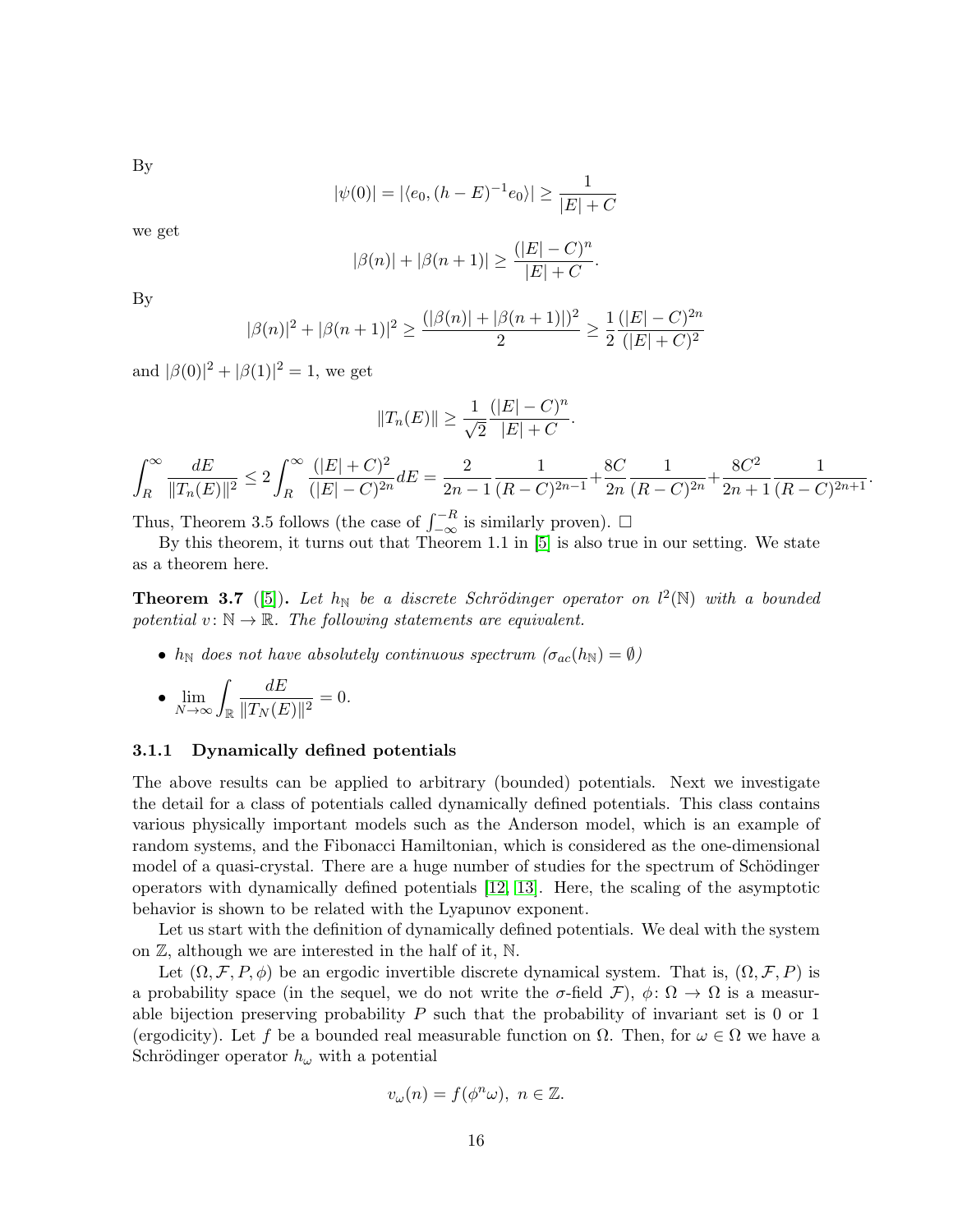This  $v_\omega(\cdot)$  is called a dynamically defined potential and a family of operators  $\{h_\omega\}_{\omega \in \Omega}$  is called an ergodic Schrödinger operator.

Let us denote  $T_{N,\omega}(E)$  the transfer matrix determined by the potential  $v_{\omega}$ . Then  $T_{N,\omega}(E)$ satisfies

$$
T_{N+M,\omega}(E) = T_{N,\phi^M\omega}(E)T_{M,\omega}(E)
$$

and

$$
\log ||T_{N+M,\omega}(E)|| \leq \log ||T_{N,\phi^M\omega}(E)|| + \log ||T_{M,\omega}(E)||.
$$

By subadditive ergodic theorem, for a.e.  $\omega$ 

$$
\lim_{N \to \infty} \frac{1}{N} \log ||T_{N,\omega}|| = L(E)
$$

holds, where

$$
L(E) \equiv \inf_{N \ge 1} \frac{1}{N} \int_{\Omega} \log ||T_{N,\omega}(E)|| dP(\omega) = \lim_{N \to \infty} \frac{1}{N} \int_{\Omega} \log ||T_{N,\omega}(E)|| dP(\omega).
$$

 $L(E)$  is called Lyapunov exponent. Since  $||T_{N,\omega}(E)|| \geq 1$ ,  $L(E) \geq 0$ . The Lyapunov exponent  $L(E)$  provides a rate of exponential growth of the norm of the transfer matrix  $||T_{N,\omega}(E)||$  for each  $E \in \mathbb{R}$ . What we would like to estimate is the integral

$$
\mathcal{I}(N,\omega) \equiv \int_{-\infty}^{\infty} \frac{dE}{\|T_{N,\omega}(E)\|^2}
$$

.

**Theorem 3.8.** Assume that the Lyapunov exponent  $L(E)$  is continuous. Then,

$$
0 \leq \liminf_{N \to \infty} \left( -\frac{1}{N} \log T(N, \omega) \right)
$$
  

$$
\leq \limsup_{N \to \infty} \left( -\frac{1}{N} \log T(N, \omega) \right)
$$
  

$$
\leq 2 \min_{E \in \mathbb{R}} L(E)
$$

holds for a.e.  $\omega \in \Omega$ .

**Proof.** Only the last inequality is not trivial. Suppose that  $\omega \in \Omega$  satisfies

$$
\lim_{N \to \infty} \frac{1}{N} \log ||T_{N,\omega}(E)|| = L(E)
$$

for a.e.  $E \in \mathbb{R}$ . By Fubini theorem, the probability of the set of such  $\omega$  is 1. By the discussion of Theorem 3.5 it turns out that  $\inf_{E \in \mathbb{R}} L(E) = \min_{E \in \mathbb{R}} L(E)$ . Put  $\gamma = \min_{E \in \mathbb{R}} L(E)$  and let  $E_{min}$  be the energy that achieves the minimum (such  $E_{min}$  may not be uniquely determined, but the choice of  $E_{min}$  is not important in the following discussion). Since  $L(E)$  is continuous, for any  $\epsilon > 0$  there is  $\delta > 0$  such that  $E \in (E_{min} - \delta, E_{min} + \delta) \equiv R_{\delta} \Rightarrow L(E) - \gamma < \frac{\epsilon}{2}$ . As  $-\log \frac{\epsilon}{2}$ is a monotonically decreasing convex function, we have

$$
-\frac{1}{N}\log \mathcal{I}(N,\omega) \leq -\frac{1}{N}\log \left( \int_{R_{\delta}} \frac{1}{\|T_{N,\omega}(E)\|^2} dE \right)
$$
  

$$
= -\frac{1}{N}\log \left( \frac{1}{2\delta} \int_{R_{\delta}} \frac{1}{\|T_{N,\omega}(E)\|^2} dE \right) - \frac{1}{N}\log 2\delta
$$
  

$$
\leq \frac{2}{2\delta} \int_{R_{\delta}} \frac{1}{N} \log \|T_{N,\omega}(E)\| dE - \frac{1}{N}\log 2\delta.
$$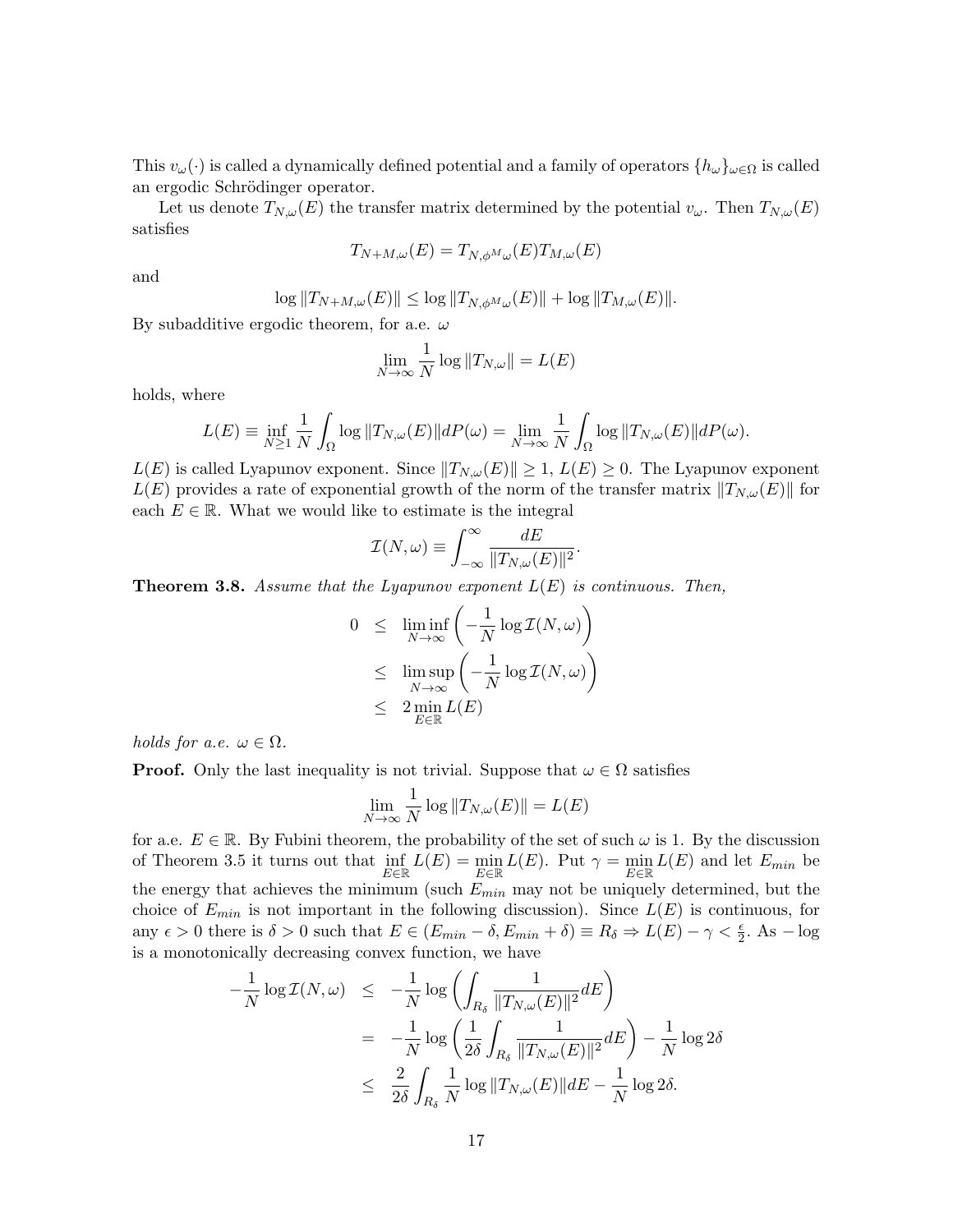By dominated convergence theorem,

$$
\limsup_{N \to \infty} \left( -\frac{1}{N} \log \mathcal{I}(N, \omega) \right) \le \frac{2}{2\delta} \int_{R_{\delta}} L(E) dE \le 2\gamma + \epsilon.
$$

Since  $\epsilon > 0$  is arbitrary, we get

$$
\limsup_{N \to \infty} \left( -\frac{1}{N} \log \mathcal{I}(N, \omega) \right) \le 2 \min_{E \in \mathbb{R}} L(E).
$$

 $\Box$ 

By this theorem, if the Lyapunov exponent  $L(E)$  is continuous and  $\min_{\mathbf{L}} L(E) = 0$ , the E∈R current does not decay exponentially. Examples are given in the last of this section. Although this theorem tells when the decay of the current is slow, it does not tell when the current decays exponentially. We do not know whether the equality holds or not in Theorem 3.8. If the following large deviation type estimate and  $\inf_{z \in E} L(E) > 0$  are given, we can conclude the E∈R exponential decay of the current.

Definition 1 (Large Deviation type estimate). We say that the property LD (Large Deviation type estimate) holds, if the following condition is satisfied: For any  $\epsilon > 0$  and any finite closed interval [a, b], there are constants  $C, \eta > 0$  such that

$$
P\left(\left\{\omega \in \Omega \mid \left|\frac{1}{N}\log\|T_{N,\omega}(E)\| - L(E)\right| \ge \epsilon\right\}\right) \le Ce^{-\eta N}, \ \forall N \in \mathbb{N}, \forall E \in [a,b].
$$

**Theorem 3.9.** Suppose that the property LD holds and  $\inf_{E \in \mathbb{R}} L(E) > 0$ , then

$$
\liminf_{N\to\infty}\left(-\frac{1}{N}\log\mathcal{I}(N,\omega)\right)>0,\,\,a.e.\,\,\omega\in\Omega.
$$

Although the proof is obvious from the discussion in the proof of Lemma 3.2 in [\[14\]](#page-26-7), we repeat it here.

**Proof.** Set  $\gamma = \inf_{E \in \mathbb{R}} L(E) > 0$  and fix  $\epsilon, R$  that satisfy  $0 < \epsilon < \gamma$  and  $R > 3 + ||f||$  ( $||f||$  is the norm in  $L^{\infty}(\Omega, P)$ . By the property LD, there are  $\eta, C > 0$  such that

$$
P\left(\left\{\omega \in \Omega \mid \left|\frac{1}{N}\log\|T_{N,\omega}(E)\| - L(E)\right| \ge \epsilon\right\}\right) \le Ce^{-\eta N}, \ \forall N \in \mathbb{N}, \forall E \in [-R, R].
$$

Let us denote  $m$  Lebesgue measure on  $\mathbb{R}$ . Denote

$$
\Omega_{\epsilon}^{N} = \left\{ (E, \omega) \in [-R, R] \times \Omega \mid \left| \frac{1}{N} \log ||T_{N, \omega}(E)|| - L(E) \right| \ge \epsilon \right\},\
$$
  

$$
\Omega_{\epsilon}^{N}(\omega) = \{ E \in [-R, R] \mid (E, \omega) \in \Omega_{\epsilon}^{N} \},\
$$

then we have

$$
m \times P(\Omega_{\epsilon}^N) \le 2RCe^{-\eta N}.
$$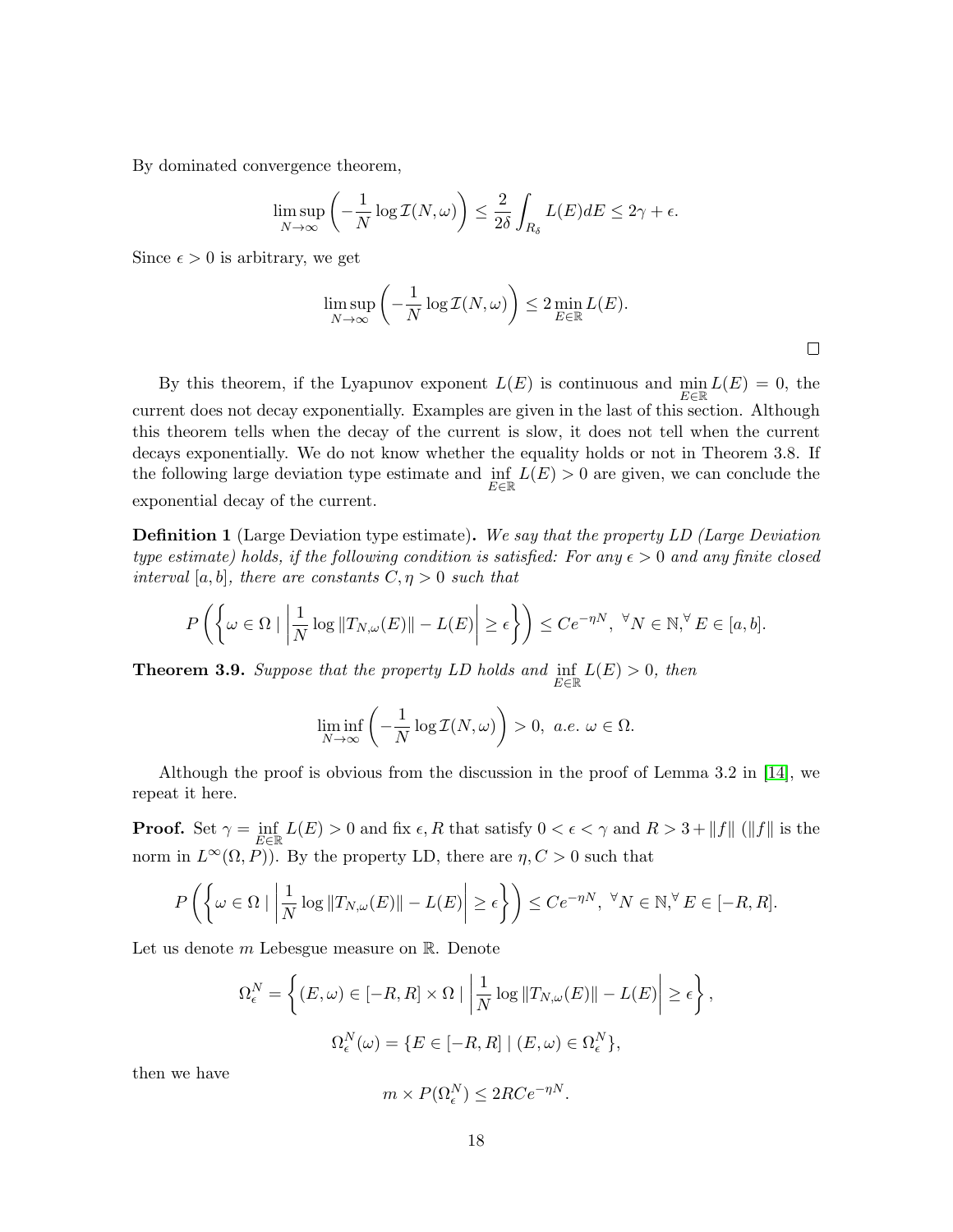Fix  $\delta$  such that  $0 < \delta < \eta$  and set

$$
X_{\delta}^{N} = \{ \omega \in \Omega \mid m(\Omega_{\epsilon}^{N}(\omega)) \le e^{-\delta N} \},
$$

then we get

$$
P(X_{\delta}^{N,C}) \leq e^{\delta N} \int_{X_{\delta}^{N,C}} m(\Omega_{\epsilon}^{N}(\omega)) P(d\omega)
$$
  
\n
$$
\leq e^{\delta N} m \times P(\Omega_{\epsilon}^{N})
$$
  
\n
$$
\leq 2RC e^{-(\eta-\delta)N}.
$$
  
\n
$$
\sum_{k=1}^{\infty} P(X_{\delta}^{N,C}) < \infty
$$

holds and by Borel-Cantelli lemma,

$$
P\left(\liminf_{N\to\infty}X_{\delta}^N\right)=1.
$$

 $N=1$ 

This means that for a.e.  $\omega$  there is  $N(\omega) \in \mathbb{N}$  such that if  $N \ge N(\omega)$  then  $m(\Omega_{\epsilon}^N(\omega)) \le e^{-\delta N}$ holds. Obviously such  $\omega$  satisfies

$$
\int_{-R}^{R} \frac{dE}{\|T_{N,\omega}(E)\|^2} \leq \int_{\Omega_{\epsilon}^N(\omega)} \frac{dE}{\|T_{N,\omega}(E)\|^2} + \int_{\Omega_{\epsilon}^N(\omega)^C} \frac{dE}{\|T_{N,\omega}(E)\|^2}
$$
  

$$
\leq e^{-\delta N} + \int_{-R}^{R} \frac{dE}{e^{2(L(E) - \epsilon)N}}
$$
  

$$
\leq e^{-\delta N} + 2Re^{-2(\gamma - \epsilon)N}
$$

for  $N \geq N(\omega)$ . By this estimate and Theorem 3.5, we obtain

$$
\liminf_{N \to \infty} \left( -\frac{1}{N} \log \left( \int_{\mathbb{R}} \frac{dE}{\|T_{N,\omega}(E)\|^2} \right) \right) \ge \min\{\delta, 2(\gamma - \epsilon), 2\log(R - C)\} > 0.
$$

#### 3.1.2 Examples

The continuity and the Large deviation type estimate of the Lyapunov exponent are already well investigated in the context of ergodic Schrödinger operators [\[15\]](#page-26-8). Here we show some physically important examples. See [\[16\]](#page-26-9) for well-organized results for the continuity and the large deviation type estimate of the Lyapunov exponent. Here we would like to show some examples.

The Anderson model

Let  $K \subset \mathbb{R}$  be a compact subset,  $\rho$  be a probability measure on K such that  $\#\text{supp}\rho \geq 2$  (# is the number of elements of the set). Define  $\Omega = K^{\mathbb{Z}}$  and  $P = \rho^{\mathbb{Z}}$ . Let  $\phi$  be a shift on  $\Omega$ , that is,  $(\phi \omega)_n = \omega_{n+1}$ .  $f(\omega) = \omega_0$ . This is a model such that the value of the potential at each site is the i.i.d. random variable. As is well known, this model exhibits Anderson localization. The following theorem is a statement called spectral localization [\[17\]](#page-26-10).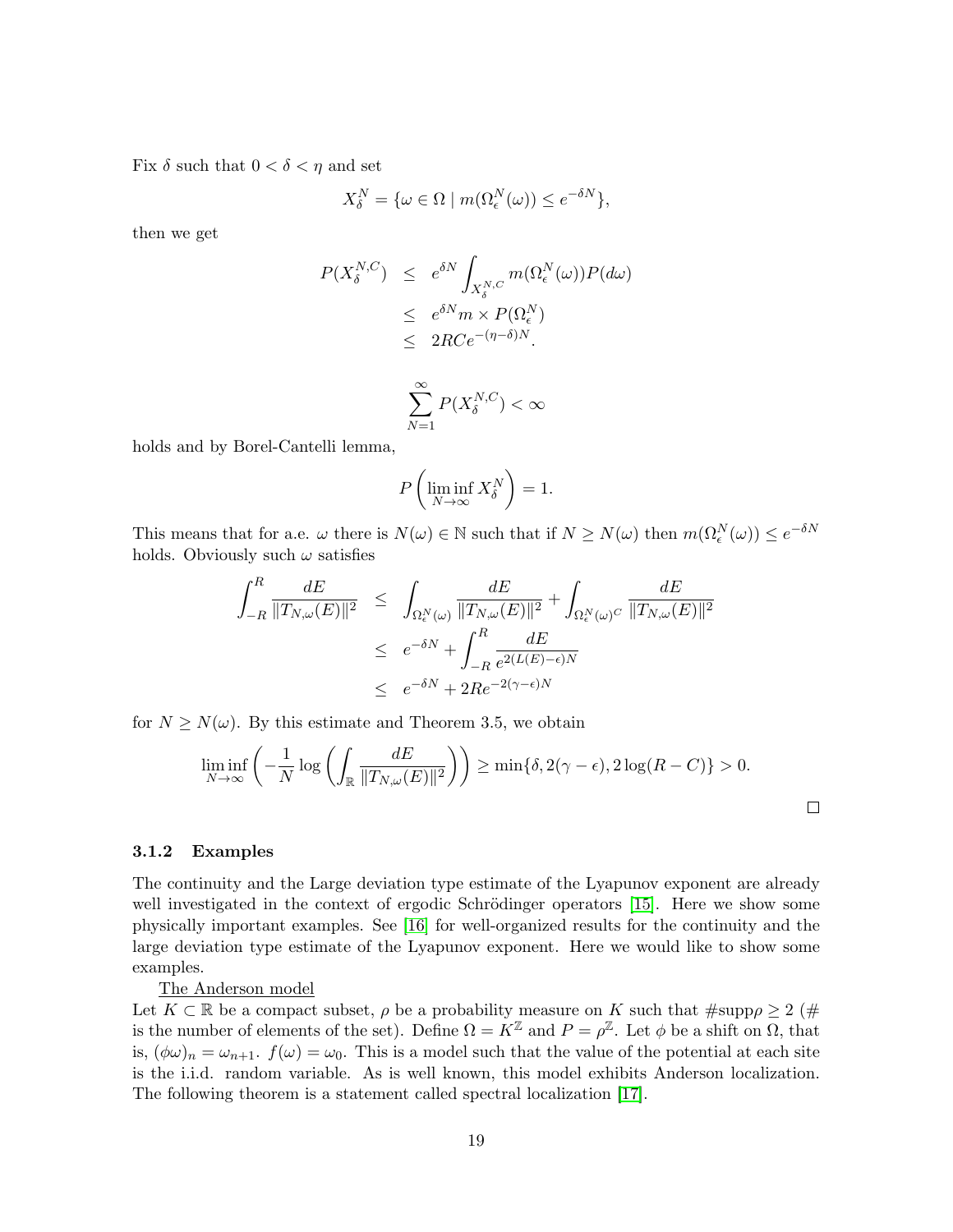**Theorem 3.10.** For a.e.  $\omega \in \Omega$ , the following statements hold:

- $h_{\omega}$  has pure point spectrum.
- Every eigenvector decays exponentially.

By Theorem 3.7, the current converges to 0 as  $N \to \infty$  for a.e.  $\omega$  (we can apply Theorem 3.7 for the system on  $\mathbb{Z}$ , since absolutely continuous spectrum is stable under trace class perturbations). Moreover, since the Lyapunov exponent satisfies the large deviation type estimate and  $\inf_{E \in \mathbb{R}} L(E) > 0$  [\[18\]](#page-26-11), the current decays exponentially by Theorem 3.9.

# The Fibonacci Hamiltonian

This model was introduced in [\[19,](#page-26-12) [20\]](#page-26-13) and has been studied as a model of a one-dimensional quasi-crystal. See [\[21\]](#page-27-0) for detail. The Fibonacci Hamiltonian is defined as follows:  $\Omega = \mathbb{T}$ , P : Lebesgue measure.  $\phi \omega = \omega + \alpha$ , where  $\alpha =$ √ 5−1  $\frac{b-1}{2}$ .  $f(\omega) = -\lambda \chi_{[1-\alpha,1)}(\omega)$ .

The spectrum is independent of  $\omega \in \mathbb{T}$  (we denote it by  $\Sigma_{\lambda}$ ) and singular continuous. It is known that the Lyapunov exponent  $L(E)$  is continuous and is 0 on  $\Sigma_{\lambda}$ . Thus by Theorem 3.7, 3.8, although the current converges to 0 as  $N \to \infty$ , it does not decay exponentially. The more can be said for this model. In the case where  $\omega = 0$ , it is shown that the norm of the transfer matrix is bounded by the power of the sample size  $N$  on the spectrum  $[22]$ : There is an E-independent constant  $\theta > 0$  such that if  $E \in \Sigma_{\lambda}$  then  $||T_N(E)|| \leq N^{\theta}$ . Note that this fact does not imply the power law decay of the current immediately, because the Lebesgue measure of the spectrum  $\Sigma_{\lambda}$  is 0. However, by combining the results in [\[23,](#page-27-2) [24\]](#page-27-3), we can conclude the power law decay of the current.

**Theorem 3.11.** Let  $\dim_H \Sigma_\lambda$  be the Hausdorff dimension of  $\Sigma_\lambda$  (  $\dim_H \Sigma_\lambda \in (0,1)$  by [\[21\]](#page-27-0)). For any  $\xi \in (0, \dim_H \Sigma_\lambda)$ , there is a constant  $C_\xi > 0$  such that

$$
\mathcal{I}(N) \ge \frac{C_{\xi}}{N^{(\frac{1}{\xi}-1)+2\theta}}.
$$

Almost Mathieu operator

This model is the representative example of quasi-periodic potential.  $\Omega = \mathbb{T}, P$  : Lebesugue measure.  $\phi \omega = \omega + \alpha$  for fixed  $\alpha \in \mathbb{T}$ .  $f(\omega) = -2\lambda \cos(2\pi \omega)$ . This model has two parameters  $\alpha \in \mathbb{T}, \lambda > 0$ , and the properties vary according to them. Since if  $\alpha$  is rational, the porential is periodic, we assume that  $\alpha$  is irrational. If  $\lambda < 1$ , then for every  $\omega \in \mathbb{T}$  the spectrum of  $h_{\omega}$  is purely absolutely continuous. If  $\lambda \geq 1$ , then for every  $\omega \in \mathbb{T}$ , absolutely continuous spectrum is empty,  $\sigma_{ac}(h_{\omega}) = \emptyset$ . So our interest is in the case where  $\lambda \geq 1$ . The Lyapunov exponent  $L(E)$  is continuous and its minimum is max $\{\log \lambda, 0\}$ , which is the value on the spectrum [\[15\]](#page-26-8). Thus, the current does not show the exponential decay for  $\lambda = 1$ . If  $\lambda > 1$ , it is shown that the property LD holds for appropriate  $\alpha$ , and the current decays exponentially [\[25\]](#page-27-4).

### 3.2  $\beta > 0$ : with noise

In this subsection we consider the current under dephasing noise. We obtain an explicit form of the current, which scales as  $1/N$  for large N, in the case where the potential is absent (3.2.1). 3.2.2 deals with the general potential case. Unfortunately, the scaling of the current for general potentials is not obtained yet. But we can say a little about the current for strong noise regime.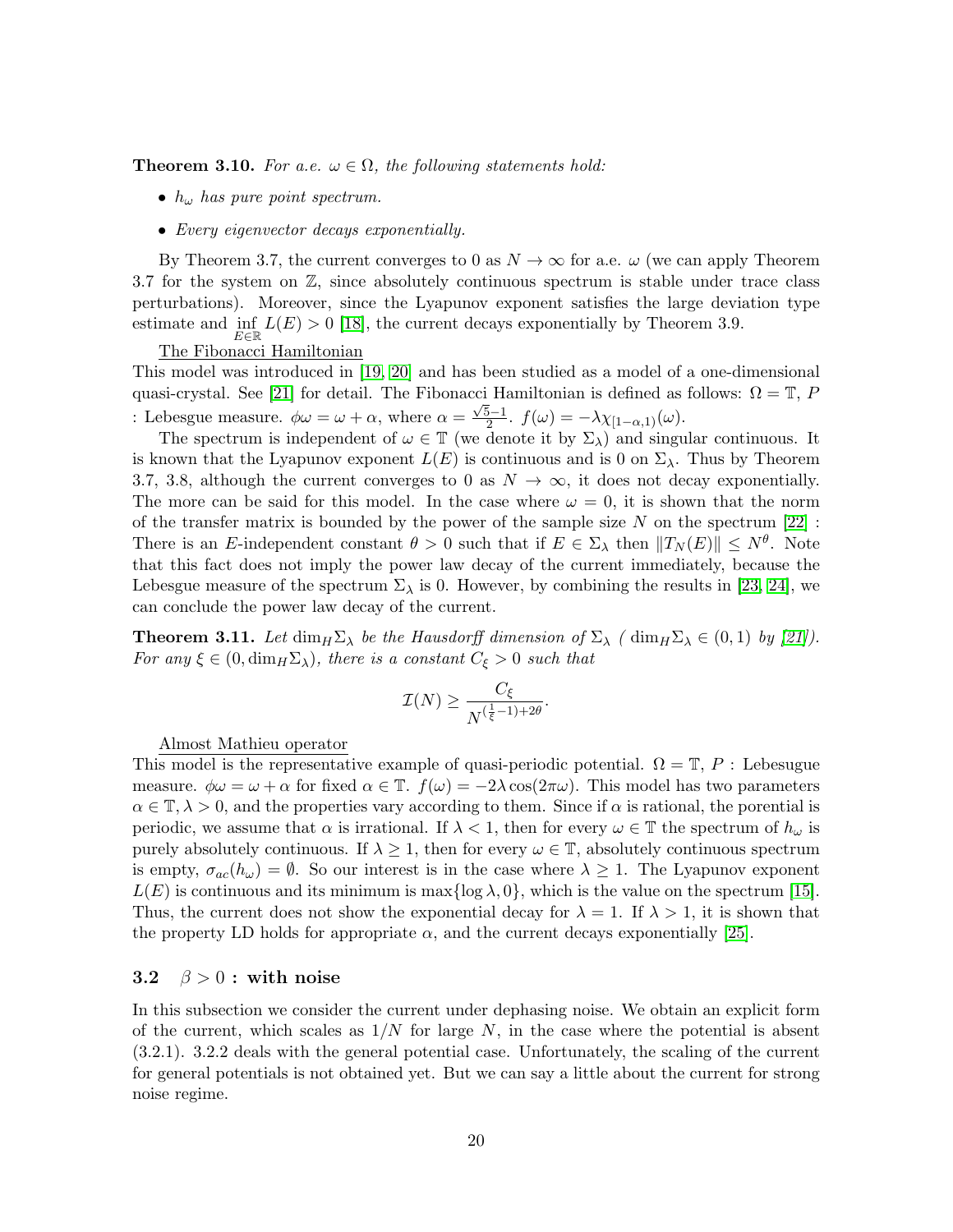### 3.2.1  $v = 0$

Let us start with the case where  $v = 0$ . In this case we can obtain an explicit form of the current  $\mathcal{J}_{\beta}(N)$ , using the equation

$$
\mathcal{J}_{\beta}(N) = -4(\alpha_{in}^{l} \alpha_{out}^{r} - \alpha_{out}^{l} \alpha_{in}^{r}) \langle e_1, l^{-1}(p_N)e_1 \rangle.
$$

Set  $X = l^{-1}(p_N)$ . X is a self-adjoint operator on  $\mathbb{C}^N$ . Let us denote  $X_{ij} = \langle e_i, Xe_j \rangle$ . Since X is self-adjoint,  $X_{ji} = \overline{X_{ij}}$ . Denote  $\alpha_{in}^l + \alpha_{out}^l = \zeta_l > 0$ ,  $\alpha_{in}^r + \alpha_{out}^r = \zeta_r > 0$ . By  $l(X) = p_N$ , we have

$$
0 = \langle e_1, p_N e_1 \rangle = \langle e_1, l(X)e_1 \rangle = -2\zeta_l X_{11} + iX_{21} - iX_{12}
$$

$$
\rightarrow \operatorname{Im} X_{12} = \zeta_l X_{11}.
$$

And for  $n = 2, \cdots, N-1$ ,

$$
0 = \langle e_n, p_N e_n \rangle = iX_{n-1n} - iX_{nn-1} + iX_{n+1n} - iX_{nn+1}
$$

$$
\rightarrow \operatorname{Im} X_{n-1n} = \operatorname{Im} X_{nn+1} = \zeta_l X_{11}.
$$

By

$$
\int_0^\infty T_t^*(2\zeta_l p_1 + 2\zeta_r p_N)dt = I,
$$

where  $T_t^*$  is the dual action of  $T_t$  (Tra $T_t(b) = \text{Tr} T_t^*(a)b$ ), we get

$$
2\zeta_l X_{11} + 2\zeta_r X_{NN} = -1
$$

$$
\rightarrow X_{NN} = \left(-\frac{1}{2\zeta_r} - \frac{\zeta_l}{\zeta_r} X_{11}\right).
$$

We have

$$
0 = \langle e_1, p_N e_2 \rangle = -\zeta_l X_{12} - \beta X_{12} + i X_{22} - i X_{11} - i X_{13},
$$

 $0 = \langle e_{N-1}, p_N e_N \rangle = -\zeta_r X_{N-1N} - \beta X_{N-1N} + iX_{NN} + iX_{N-2N} - iX_{N-1N-1},$ and for  $n = 2, \cdots, N - 2$ 

$$
0 = \langle e_n, p_N e_{n+1} \rangle = -\beta X_{nn+1} + iX_{n+1n+1} + iX_{n-1n+1} - iX_{nn} - iX_{nn+2}.
$$

Adding the imaginary part of the above three equations, we finally obtain

$$
0 = X_{NN} - X_{11} - \zeta_l \cdot \zeta_l X_{11} - \zeta_r \cdot \zeta_l X_{11} - \beta(N-1) \cdot \zeta_l X_{11}
$$
  
= 
$$
\left( -\frac{1}{2\zeta_r} - \frac{\zeta_l}{\zeta_r} X_{11} \right) - X_{11} - 2\zeta_l^2 X_{11} - 2\zeta_l \zeta_r X_{11} - \beta \zeta_l (N-1) X_{11}.
$$
  

$$
\to X_{11} = -\frac{1}{2} \frac{1}{\zeta_l + \zeta_r + \zeta_l \zeta_r (\zeta_l + \zeta_r + \beta(N-1))}.
$$

Thus the current  $\mathcal{J}_{\beta}(N)$  is expressed as follows: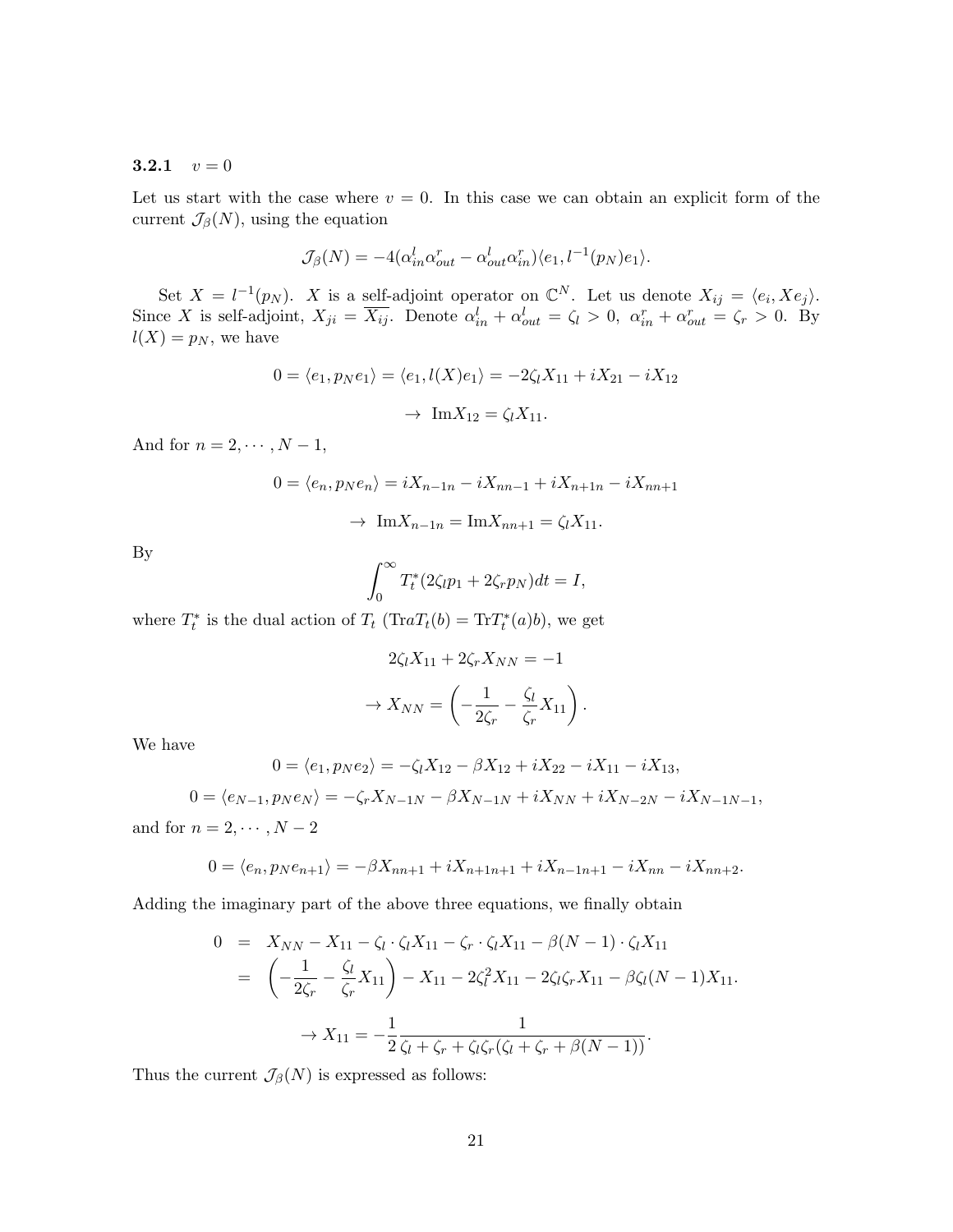**Theorem 3.12.** When  $v = 0$ , then

$$
\mathcal{J}_{\beta}(N) = \frac{2(\alpha_{in}^l \alpha_{out}^r - \alpha_{out}^l \alpha_{in}^r)}{\alpha_{in}^l + \alpha_{out}^l + \alpha_{in}^r + \alpha_{out}^r + (\alpha_{in}^l + \alpha_{out}^l)(\alpha_{in}^r + \alpha_{out}^r)(\alpha_{in}^l + \alpha_{out}^l + \alpha_{in}^r + \alpha_{out}^r + \beta(N-1))}.
$$

The current  $\mathcal{J}_{\beta}(N)$  decays as  $1/N$  for large N and its coefficient is

$$
\frac{2(\alpha_{in}^l\alpha_{out}^r - \alpha_{out}^l\alpha_{in}^r)}{\beta(\alpha_{in}^l + \alpha_{out}^l)(\alpha_{in}^r + \alpha_{out}^r)}.
$$

For  $\alpha_{in}^l = \Gamma \frac{1-\mu}{2}$ ,  $\alpha_{out}^l = \Gamma \frac{1+\mu}{2}$ ,  $\alpha_{in}^r = \Gamma \frac{1+\mu}{2}$ ,  $\alpha_{out}^r = \Gamma \frac{1-\mu}{2}$ ,  $\beta = 2\gamma$ , we have  $_{II}$ 

$$
\mathcal{J}_{2\gamma}(N) = -\frac{\mu}{\Gamma + 1/\Gamma + \gamma(N-1)}.
$$

This corresponds to the result of  $[8]$  (note that the Hamiltonian in  $[8]$  corresponds to  $2H$  in our setting).

### 3.2.2  $v:$  general potentials

In the case of general potentials, the scaling of  $\mathcal{J}_{\beta}(N)$  is not obtained. But for large  $\beta$ , we can know a little about the current. First, we consider the strong noise limit  $\beta \to \infty$ . And then, large but finite noise  $\beta = \epsilon N$  is discussed and it is shown that the current may be increased by adding large noise in the case of random potentials.

The same calculation as the case where  $v = 0$  shows that

$$
[\zeta_l + \zeta_r + \zeta_l \zeta_r (\zeta_l + \zeta_r + \beta(N-1))]X_{11} = -\frac{1}{2} + \zeta_r \sum_{n=1}^{N-1} (v(n+1) - v(n)) \text{Re} X_{nn+1}.
$$

Since  $X$  is bounded:

$$
0 \le -X = -l^{-1}(p_N) = \int_0^\infty e^{tl}(p_N)dt \le \frac{1}{\zeta_r}I,
$$

we have

$$
|X_{nn+1}| \leq \frac{1}{\zeta_r \beta} (3 + \max{\{\zeta_l, \zeta_r, 1\}}) \to 0 \ (\beta \to \infty).
$$

Thus we obtain

$$
\lim_{\beta \to \infty} \beta \mathcal{J}_{\beta}(N) = \frac{2(\alpha_{in}^l \alpha_{out}^r - \alpha_{out}^l \alpha_{in}^r)}{(\alpha_{in}^l + \alpha_{out}^l)(\alpha_{in}^r + \alpha_{out}^r)(N-1)}.
$$

This means that when one expands  $\mathcal{J}_{\beta}(N)$  in terms of  $1/\beta$  for large  $\beta$ , the dominant term is

$$
\frac{2(\alpha_{in}^l\alpha_{out}^r-\alpha_{out}^l\alpha_{in}^r)}{(\alpha_{in}^l+\alpha_{out}^l)(\alpha_{in}^r+\alpha_{out}^r)(N-1)}\frac{1}{\beta},
$$

which is independent of potentials and scales  $1/N$  for large N. But there is a gap between this fact and the claim that  $\mathcal{J}_{\beta}(N)$  scales as  $1/N$ .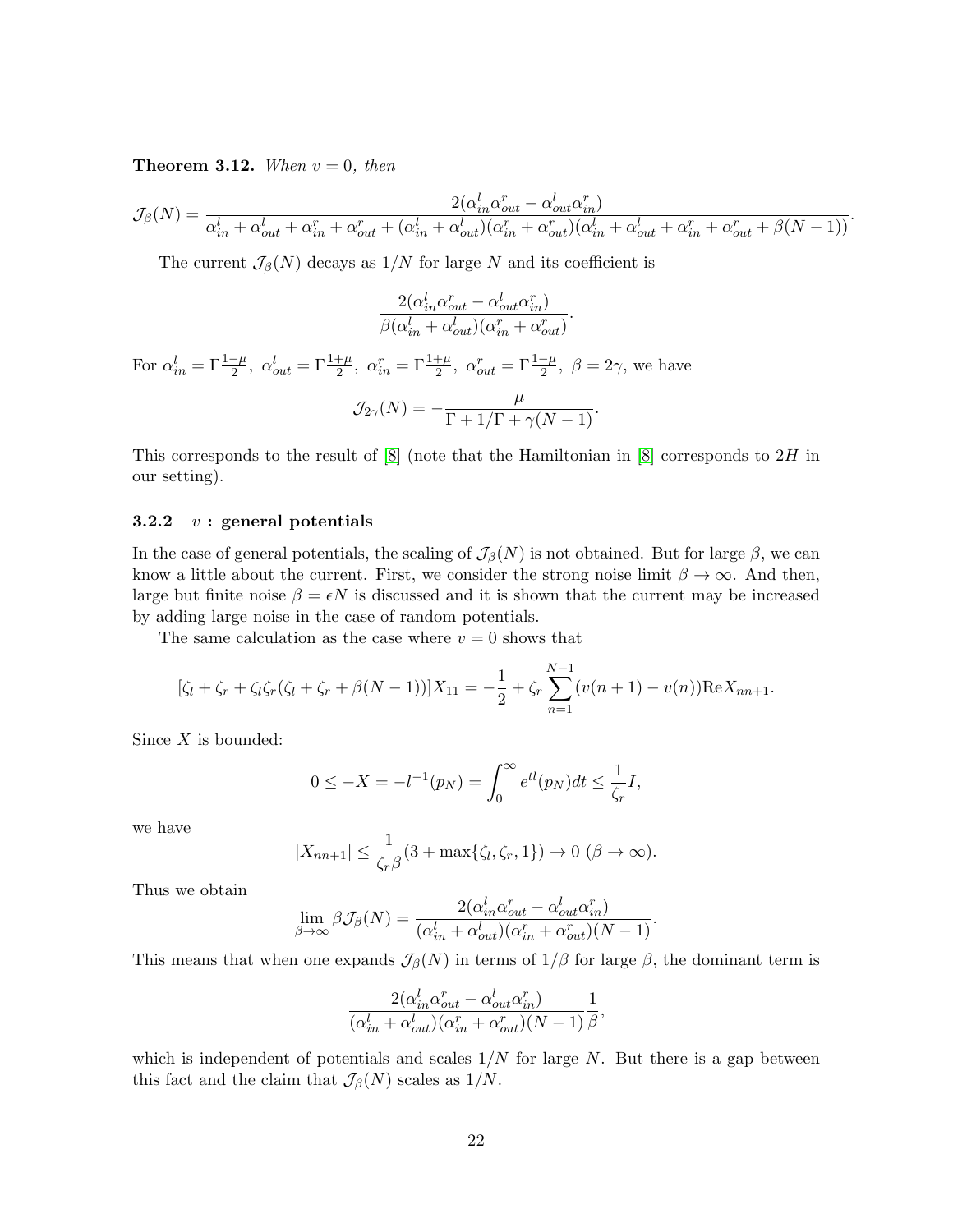Next, we consider large  $\beta$  not taking limit  $\beta \to \infty$ . Denote  $C = 3 + \max{\{\zeta_l, \zeta_r, 1\}}$ . Fix  $\epsilon > 4||v||C$  and put  $\beta = \epsilon N$ , then we have

$$
[\zeta_l + \zeta_r + \zeta_l \zeta_r (\zeta_l + \zeta_r + \beta(N-1))]X_{11} = -\frac{1}{2} + \zeta_r \sum_{n=1}^{N-1} (v(n+1) - v(n)) \text{Re} X_{nn+1}
$$
  

$$
\leq -\left(\frac{1}{2} - \frac{2||v||C}{\epsilon}\right).
$$

Therefore, the current  $\mathcal{J}_{\beta}(N)$  is bounded below as

$$
\mathcal{J}_{\epsilon N}(N) \ge \frac{4(\alpha_{in}^l\alpha_{out}^r - \alpha_{out}^l\alpha_{in}^r)}{\zeta_l + \zeta_r + \zeta_l\zeta_r(\zeta_l + \zeta_r + \epsilon N(N-1))} \left(\frac{1}{2} - \frac{2||v||C}{\epsilon}\right) > 0.
$$

Let us consider the Anderson model as an example. Recall that if  $\beta = 0$ , the current shows the exponential decay for a.e.  $\omega$ . It turns out that by the above inequality, for such  $\omega$ ,

$$
\mathcal{J}_{\epsilon N}(N,\omega) \ge \mathcal{J}_0(N,\omega)
$$

holds for sufficiently large N. Thus, strong noise increases the current in this example. It is remarkable that although the noise is symmetric and does not have the effect to flow the particles to a specific direction, it could increase the current. Note that the noise does not always increase the current (consider the case where  $v = 0$ ).

# 4 d-dimensional systems

In the previous sections we focused on one-dimensional systems. In this section we consider an extension to general d-dimensional systems. As in the one-dimensional case, we assume that particles go in and out in a specific direction. Although the case where  $d = 2, 3$  is physically important, we discuss general d-dimensional systems here. Since the analysis is almost the same as one-dimensional systems, we do not discuss the detail here.

For  $N_1, N_2, \dots, N_d \in \mathbb{N}$ , let us consider a finite d-dimensional lattice

$$
\mathfrak{L} = \{1, 2, \cdots, N_1\} \times \{1, 2, \cdots, N_2\} \times \{1, 2, \cdots, N_d\}.
$$

An element of this lattice is written as

$$
\nu = (\nu_1, \nu_2, \cdots, \nu_d) \in \mathfrak{L}.
$$

We assume that particles go in and out in the direction'1'. For  $i = 1, 2, \dots, N_1$ , define

$$
M_i = \{ \nu \in \mathfrak{L} \mid \nu_1 = i \}.
$$

This is a plane vertical to the direction'1'. Suppose that particles go in and out at the surfaces  $M_1, M_{N_1}$ . For  $\nu \in \mathfrak{L} \setminus M_{N_1}$ , define

$$
\nu_+ = (\nu_1 + 1, \nu_2, \cdots, \nu_d) \in \mathfrak{L}.
$$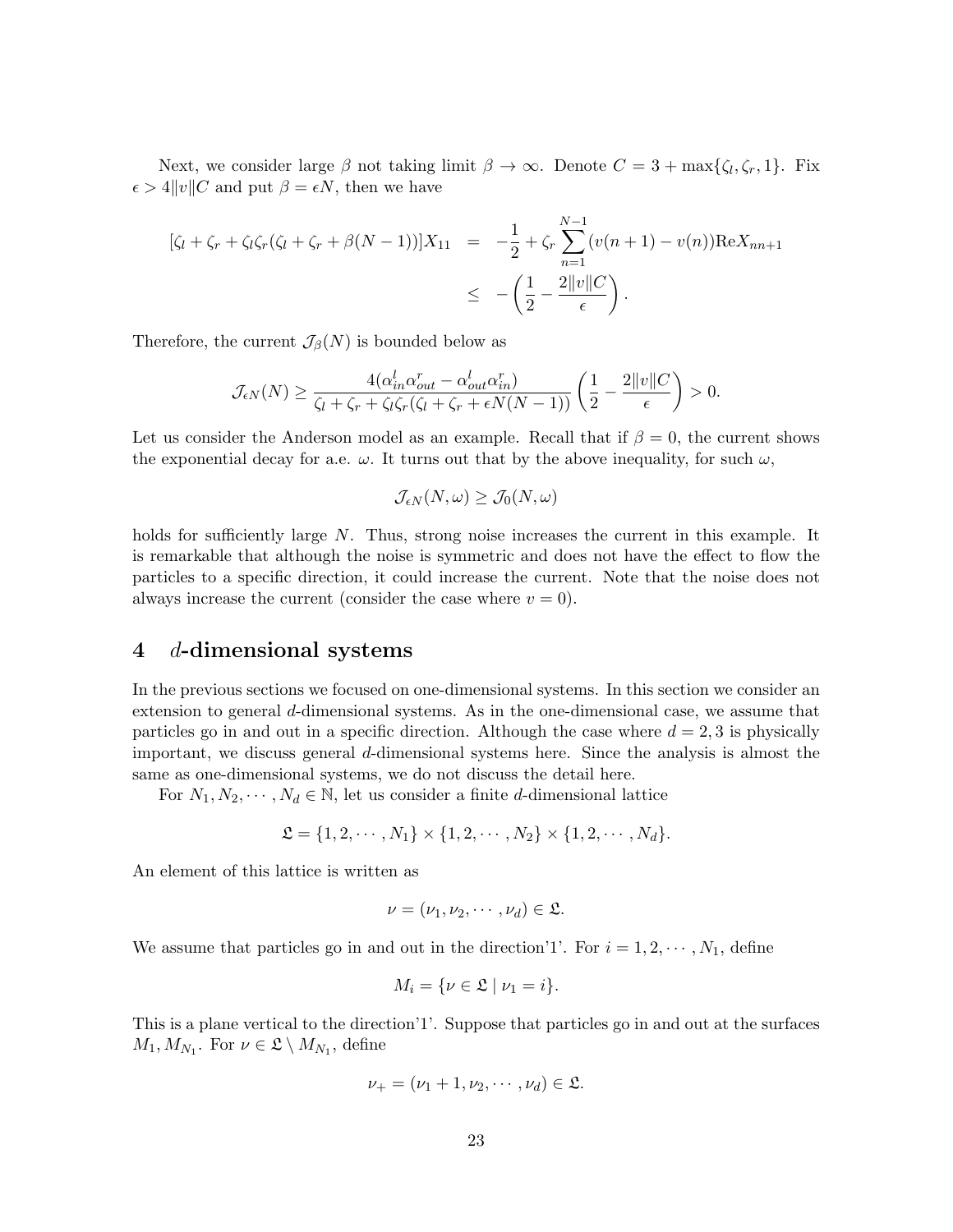And let  $NN(\nu)$  be the set of nearest-neighbors of  $\nu$  in  $\mathfrak{L}$ .

one-particle Hilbert space that describes Fermi particles moving on this lattice is  $\mathbb{C}^{|\mathfrak{L}|}$ , where  $|\mathfrak{L}| = \prod$ d  $n=1$  $N_n$ . We denote its standard basis by  $\{e_{\nu}\}_{\nu \in \mathfrak{L}}$ . one-particle Hamiltonian h is given as

$$
(h\psi)(\nu) = -\sum_{\mu \in NN(\nu)} \psi(\mu) + v(\nu)\psi(v), \ \psi \in \mathbb{C}^{|\mathfrak{L}|}.
$$

Let  $H$  be the total Hamiltonian constructed by this one-particle Hamiltonian  $h$ . Let us consider the following generator  $L$  in many body system:

$$
L(A) = i[H, A]
$$
  
\n
$$
+ \alpha_{in}^{l} \sum_{\nu \in M_{1}} (2a_{\nu}\theta(A)a_{\nu}^{*} - \{a_{\nu}a_{\nu}^{*}, A\}) + \alpha_{out}^{l} \sum_{\nu \in M_{1}} (2a_{\nu}^{*}\theta(A)a_{\nu} - \{a_{\nu}^{*}a_{\nu}, A\})
$$
  
\n
$$
+ \alpha_{in}^{r} \sum_{\nu \in M_{N_{1}}} (2a_{\nu}\theta(A)a_{\nu}^{*} - \{a_{\nu}a_{\nu}^{*}, A\}) + \alpha_{out}^{r} \sum_{\nu \in M_{N_{1}}} (2a_{\nu}^{*}\theta(A)a_{\nu} - \{a_{\nu}^{*}a_{\nu}, A\})
$$
  
\n
$$
+ \beta \sum_{\nu \in \mathfrak{L}} \left(a_{\nu}^{*}a_{\nu}Aa_{\nu}^{*}a_{\nu} - \frac{1}{2}\{a_{\nu}^{*}a_{\nu}, A\}\right).
$$

Here, we denote  $a^{\#}(e_{\nu}) = a^{\#}_{\nu}$  as usual.  $\alpha_{in}^{l}, \alpha_{out}^{l}, \alpha_{in}^{r}, \alpha_{out}^{r}, \beta$  are real numbers that are greater than or equal to 0, and we assume that  $\alpha_{in}^l + \alpha_{out}^l > 0$ ,  $\alpha_{in}^r + \alpha_{out}^r > 0$ . By the same calculation as one-dimensional case, it turns out that the dynamics of the two point function is described in terms of that of one-particle system. For  $e_{\nu} \in \mathbb{C}^{|\mathfrak{L}|}$ , denote a 1-rank projection by  $p_{\nu} = |e_{\nu}\rangle\langle e_{\nu}|$ . If

$$
\omega(a^*(f)a(g)) = \langle g, Rf \rangle,
$$

then  $R(t)$  defined by the relation

$$
\omega \circ e^{tL}(a^*(f)a(g)) = \langle g, R(t)f \rangle,
$$

is expressed as

$$
R(t) = e^{tl}(R) + \int_0^t e^{sl} \left( 2\alpha_{in}^l \sum_{\nu \in M_1} p_{\nu} + 2\alpha_{in}^r \sum_{\nu \in M_{N_1}} p_{\nu} \right) ds,
$$

where l is a linear map on  $M_{|\mathfrak{L}|}(\mathbb{C})$  defined as

$$
l(a) = -i[h, a] - (\alpha_{in}^l + \alpha_{out}^l) \left\{ \sum_{\nu \in M_1} p_{\nu}, a \right\} - (\alpha_{in}^r + \alpha_{out}^r) \left\{ \sum_{\nu \in M_{N_1}} p_{\nu}, a \right\} + \beta \left( \sum_{\nu \in \mathfrak{L}} p_{\nu} a p_{\nu} - a \right).
$$

It generates a semigroup of CP maps  $e^{tl}$ . By the same discussion as the one-dimensional system, we obtain  $\lim_{t\to\infty}e^{tl}=0$ . Thus  $R(t)$  converges to

$$
\int_0^\infty e^{tl} (2\alpha_{in}^l P_1 + 2\alpha_{in}^r P_{N_1}) dt
$$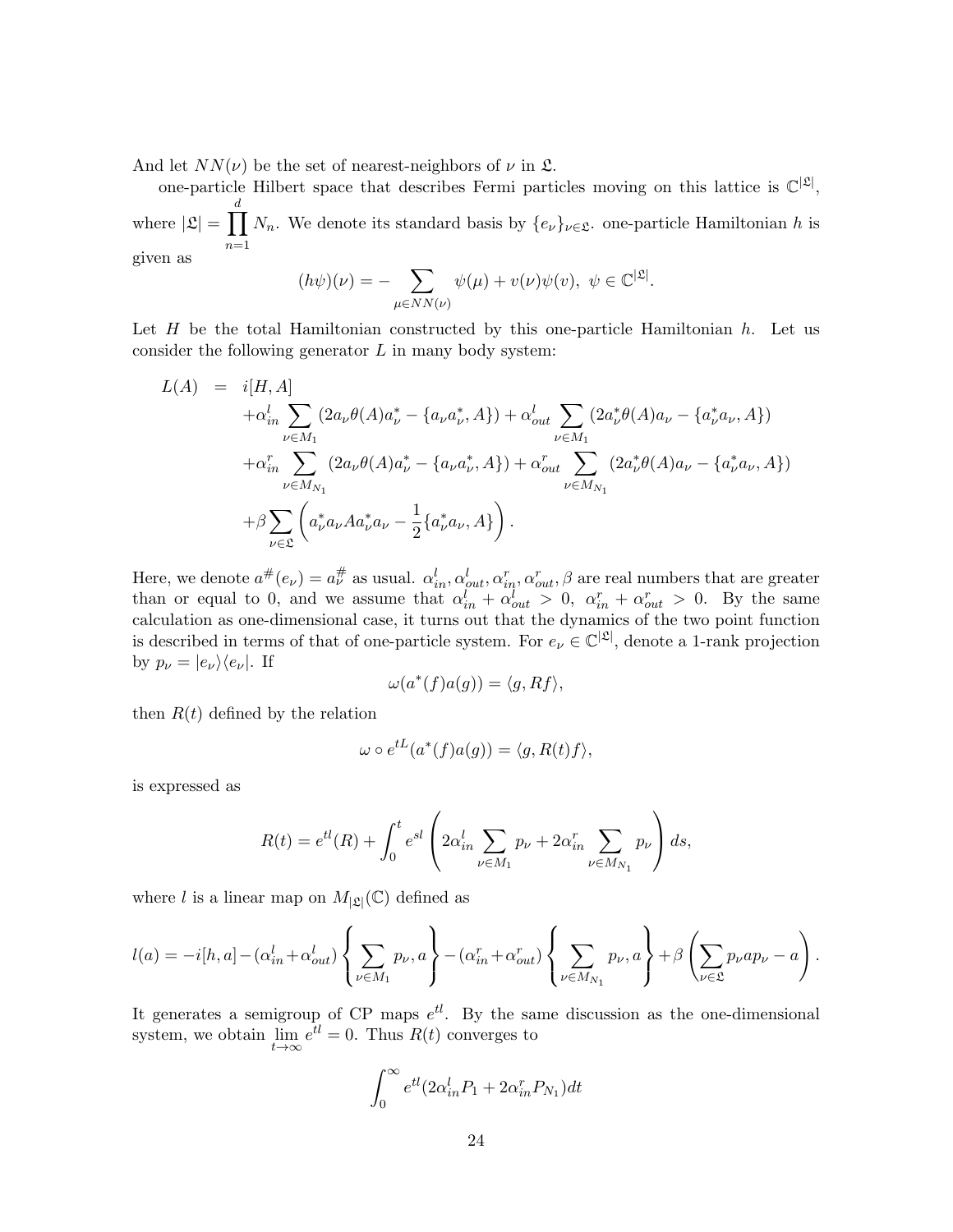as  $t \to \infty$ , where  $P_1 = \sum$  $\nu \in M_1$  $p_{\nu}$  and  $P_{N_1} = \sum$  $\iota\nu \in M_{N_1}$  $p_{\nu}$ . In the long time limit, the number of

particles which move from  $M_n$  to  $M_{n+1}$  per time (current) becomes

$$
\sum_{\nu \in M_n} \text{Im} \int_0^\infty \left\langle e_{\nu_+}, e^{tl} (2\alpha_{in}^l P_1 + 2\alpha_{in}^r P_{N_1}) e_{\nu} \right\rangle dt.
$$

It is independent of n (we denote it by  $\mathcal{J}(N_1, \dots, N_d)$ ). The same calculation as onedimensional system shows that

$$
\mathcal{J}(N_1,\cdots,N_d)=4(\alpha_{in}^l\alpha_{out}^r-\alpha_{out}^l\alpha_{in}^r)\int_0^\infty \text{Tr}P_1e^{tl}(P_{N_1})dt=-4(\alpha_{in}^l\alpha_{out}^r-\alpha_{out}^l\alpha_{in}^r)\text{Tr}P_1l^{-1}(P_{N_1}).
$$

In the case where  $v = 0$ , we obtain the explicit form of the current:

#### Theorem 4.1.

$$
\mathcal{J}(N_1, \dots, N_d) =
$$
\n
$$
\frac{2(\alpha_{in}^l \alpha_{out}^r - \alpha_{out}^l \alpha_{in}^r) \prod_{n=2}^d N_n}{(\beta(N_1 - 1) + \alpha_{in}^l + \alpha_{out}^l + \alpha_{in}^r + \alpha_{out}^r)(\alpha_{in}^l + \alpha_{out}^l)(\alpha_{in}^r + \alpha_{out}^r) + \alpha_{in}^l + \alpha_{out}^l + \alpha_{in}^r + \alpha_{out}^r)}
$$

.

Especially in the case where  $d = 3$ , the current decreases in inverse proportion to the length of the sample  $N_1$  and increases in proportion to the cross section  $N_2 \times N_3$ .

# 5 Discussion and conclusions

In this paper, we investigated the current for a conduction model of Fermi particles on a finite lattice. When the dephasing noise is absent  $(\beta = 0)$ , this model is a special case of those in [\[7,](#page-26-0) [9\]](#page-26-2). First, we obtained the dynamics of two point function and proved that it converges to a constant independent of initial state. Next, we investigated the current, which is an important quantity in nonequilibrium systems and described by two point function and obtained a simple current formula (Theorem 2.2). Based on this formula, we considered the asymptotic behavior of the current. The results are as follows:

- noiseless  $(\beta = 0)$  One can evaluate the current using transfer matrix. For dynamically defined potentials, the asymptotic behavior is related to the property of the Lyapunov exponent. For example, the Anderson model shows the exponential decay of current.
- with noise  $(\beta > 0)$  For the case where  $v = 0$ , the current is explicitly obtained and decays as  $1/N$ . The same analysis can be applied to higher dimensional systems. In threedimensional case, the current increases in proportion to cross section and decreases in inverse proportion to the length of the sample for large sample size.

Apart from the case where  $v = 0$ , we gave only inequalities for the asymptotic property in this paper. To obtain the exact scaling of the current for various models is our future work.

Finally we would like to discuss some related studies. As previously mentioned, the noiseless case is also studied in more general settings in [\[7,](#page-26-0) [9\]](#page-26-2). But we believe that it is our original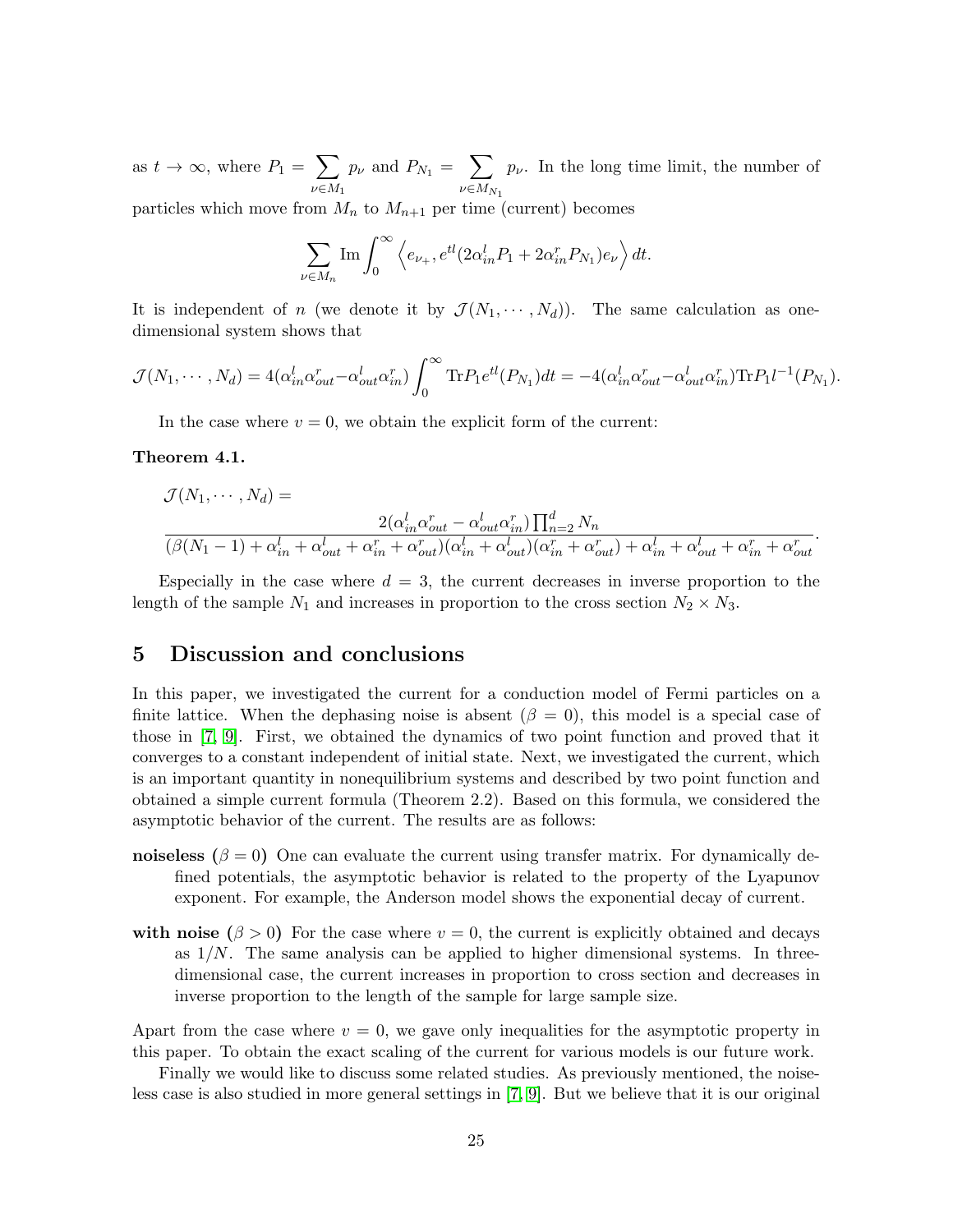work to obtain the current formula (Theorem 2.2) and investigate the asymptotic property based on it. In [\[7\]](#page-26-0), Prosen discussed the conduction model as an example and said that the current would decay exponentially for random potentials. But he did not give an exact proof for it. The model that noise exists and potential  $v = 0$  is studied in [\[8\]](#page-26-1), and the same current formula as ours (subsection 3.2.1) is obtained for special values of  $\alpha_{in}^l, \alpha_{out}^l, \alpha_{in}^r, \alpha_{out}^r$ . However, the approach is different from ours. We solved the time evolution of the current and showed that the current converges to a stable value independent of initial states. On the other hand, in [\[8\]](#page-26-1) Znidarič tried to obtain a nonequilibrium stationary state directly as a state  $\rho$ which satisfies  $L(\rho) = 0$ . Since he obtained a stationary state based on an ansatz, it is not obvious if this state is the unique stationary state and the system converges to it (and if 'the stationary state' he obtained satisfies the condition of state,  $\rho \geq 0$ ). And general potential case and higher dimensional case are not discussed in [\[8\]](#page-26-1).

The model discussed in this paper is described by a finite dimensional open system. As mentioned in 1 Introduction, there is a different approach that considers the Hamiltonian dynamics of the total system including infinitely extended reservoirs [\[5\]](#page-25-4). In their model, the current in nonequilibrium stationary state is evaluated by

$$
\int_{\mu_R}^{\mu_L} \frac{dE}{\|T_N(E)\|^2}
$$

[\[5,](#page-25-4) [6\]](#page-25-5), where  $\mu_L, \mu_R$  ( $\mu_L > \mu_R$ ) are chemical potentials of the reservoirs. The difference between our model and this model is only the region of integral, one is  $\mathbb R$  and the other is  $[\mu_R, \mu_L]$ . But by Theorem 3.4, if  $[\mu_R, \mu_L]$  is sufficiently large, this difference does not matter and both model give the same prediction for the asymptotic behavior.

# References

- <span id="page-25-0"></span>[1] Herbert Spohn and Joel L Lebowitz. Irreversible thermodynamics for Quantum Systems Weakly Coupled to Thermal Reservoirs. Advances in Chemical Physics: For Ilya Prigogine, pages 109–142, 1978.
- <span id="page-25-1"></span>[2] David Ruelle. Natural nonequilibrium states in quantum statistical mechanics. Journal of Statistical Physics, 98(1-2):57–75, 2000.
- <span id="page-25-2"></span>[3] Vojkan Jakšić and C-A Pillet. Mathematical theory of non-equilibrium quantum statistical mechanics. Journal of Statistical Physics, 108(5-6):787–829, 2002.
- <span id="page-25-3"></span>[4] Walter H Aschbacher, Vojkan Jakšić, Yan Pautrat, and C-A Pillet. Transport properties of quasi-free fermions. Journal of Mathematical Physics, 48(3):032101, 2007.
- <span id="page-25-4"></span>[5] Laurent Bruneau, Vojkan Jakšić, Yoram Last, and C-A Pillet. Conductance and absolutely continuous spectrum of 1d samples. Communications in Mathematical Physics, 344(3):959–981, 2016.
- <span id="page-25-5"></span>[6] Laurent Bruneau, Vojkan Jaksic, Yoram Last, and C-A Pillet. What is absolutely continuous spectrum? arXiv preprint arXiv:1602.01893, 2016.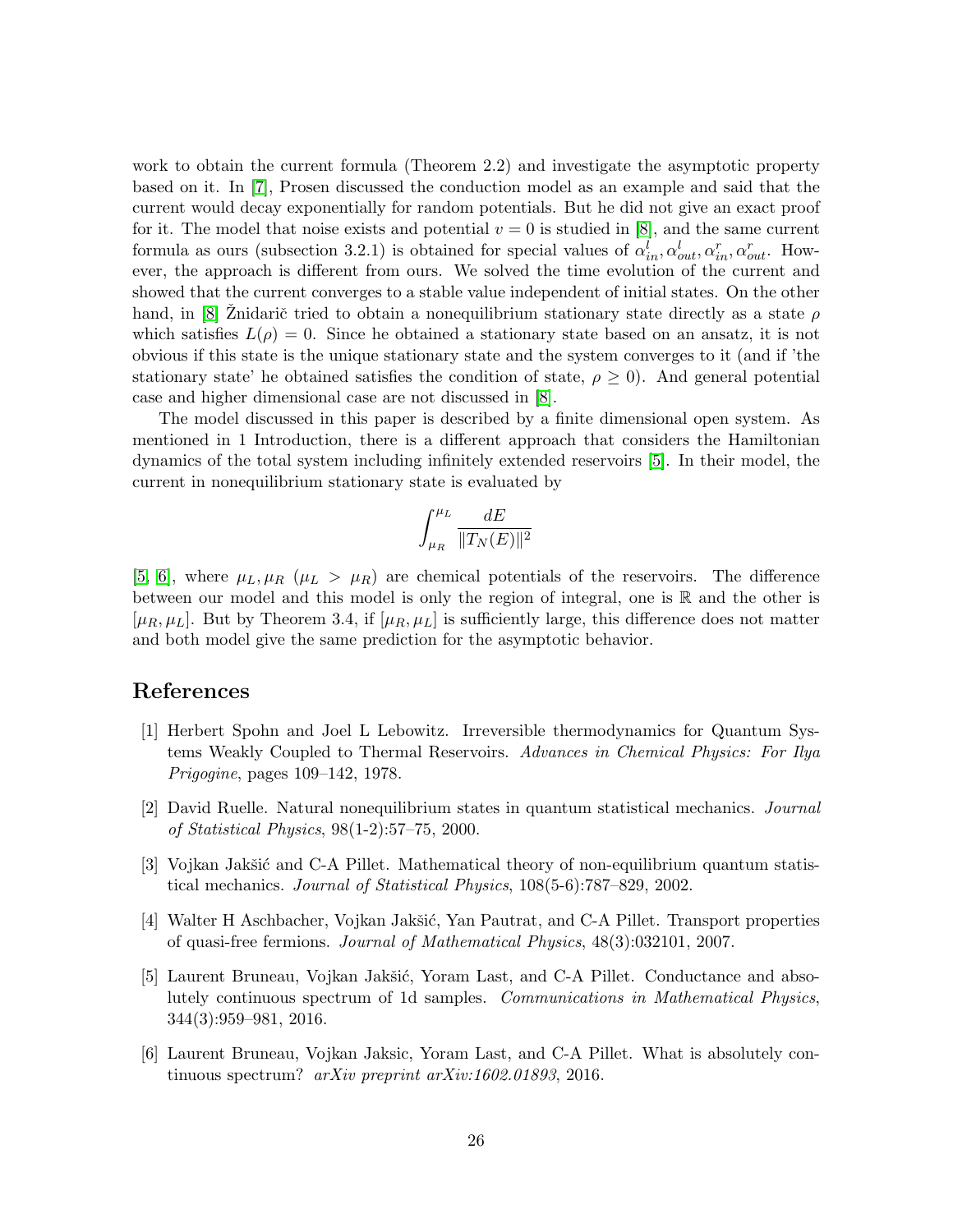- <span id="page-26-0"></span>[7] Tomaž Prosen. Third quantization: a general method to solve master equations for quadratic open fermi systems. New Journal of Physics, 10(4):043026, 2008.
- <span id="page-26-1"></span>[8] Marko Znidarič. Exact solution for a diffusive nonequilibrium steady state of an open quantum chain. Journal of Statistical Mechanics: Theory and Experiment, 2010(05):L05002, 2010.
- <span id="page-26-2"></span>[9] Edward Brian Davies. Irreversible dynamics of infinite fermion systems. Comm. Math. Phys., 55(3):231–258, 1977.
- <span id="page-26-3"></span>[10] Goran Lindblad. On the generators of quantum dynamical semigroups. Communications in Mathematical Physics, 48(2):119–130, 1976.
- <span id="page-26-4"></span>[11] Laurent Bruneau, Vojkan Jakšić, and C-A Pillet. Landauer-büttiker formula and schrödinger conjecture. Communications in Mathematical Physics,  $319(2):501-513$ ,  $2013$ .
- <span id="page-26-5"></span>[12] David Damanik, Mark Embree, and Anton Gorodetski. Spectral properties of schrödinger operators arising in the study of quasicrystals. In Mathematics of aperiodic order, pages 307–370. Springer, 2015.
- <span id="page-26-6"></span>[13] David Damanik. Schrödinger operators with dynamically defined potentials. *Ergodic* Theory and Dynamical Systems, 37(6):1681–1764, 2017.
- <span id="page-26-7"></span>[14] Svetlana Jitomirskaya and Xiaowen Zhu. Large deviations of the lyapunov exponent and localization for the 1d anderson model. Communications in Mathematical Physics, 370(1):311–324, 2019.
- <span id="page-26-8"></span>[15] Jean Bourgain and Svetlana Jitomirskaya. Continuity of the lyapunov exponent for quasiperiodic operators with analytic potential. *Journal of statistical physics*, 108(5-6):1203–1218, 2002.
- <span id="page-26-9"></span>[16] Pedro Duarte and Silvius Klein. Lyapunov Exponents of Linear Cocycles: Continuity via Large Deviations, volume 3. Springer, 2016.
- <span id="page-26-10"></span>[17] R. Carmona, A. Klein, and F. Martinelli. Anderson localization for bernoulli and other singular potentials. *Comm. Math. Phys.*,  $108(1):41-66$ , 1987.
- <span id="page-26-11"></span>[18] Valmir Bucaj, David Damanik, Jake Fillman, Vitaly Gerbuz, Tom VandenBoom, Fengpeng Wang, and Zhenghe Zhang. Localization for the one-dimensional anderson model via positivity and large deviations for the lyapunov exponent. Transactions of the American Mathematical Society, 372(5):3619–3667, 2019.
- <span id="page-26-12"></span>[19] Mahito Kohmoto, Leo P Kadanoff, and Chao Tang. Localization problem in one dimension: Mapping and escape. Physical Review Letters, 50(23):1870, 1983.
- <span id="page-26-13"></span>[20] Stellan Ostlund, Rahul Pandit, David Rand, Hans Joachim Schellnhuber, and Eric D Siggia. One-dimensional schrödinger equation with an almost periodic potential. *Physical* review letters, 50(23):1873, 1983.